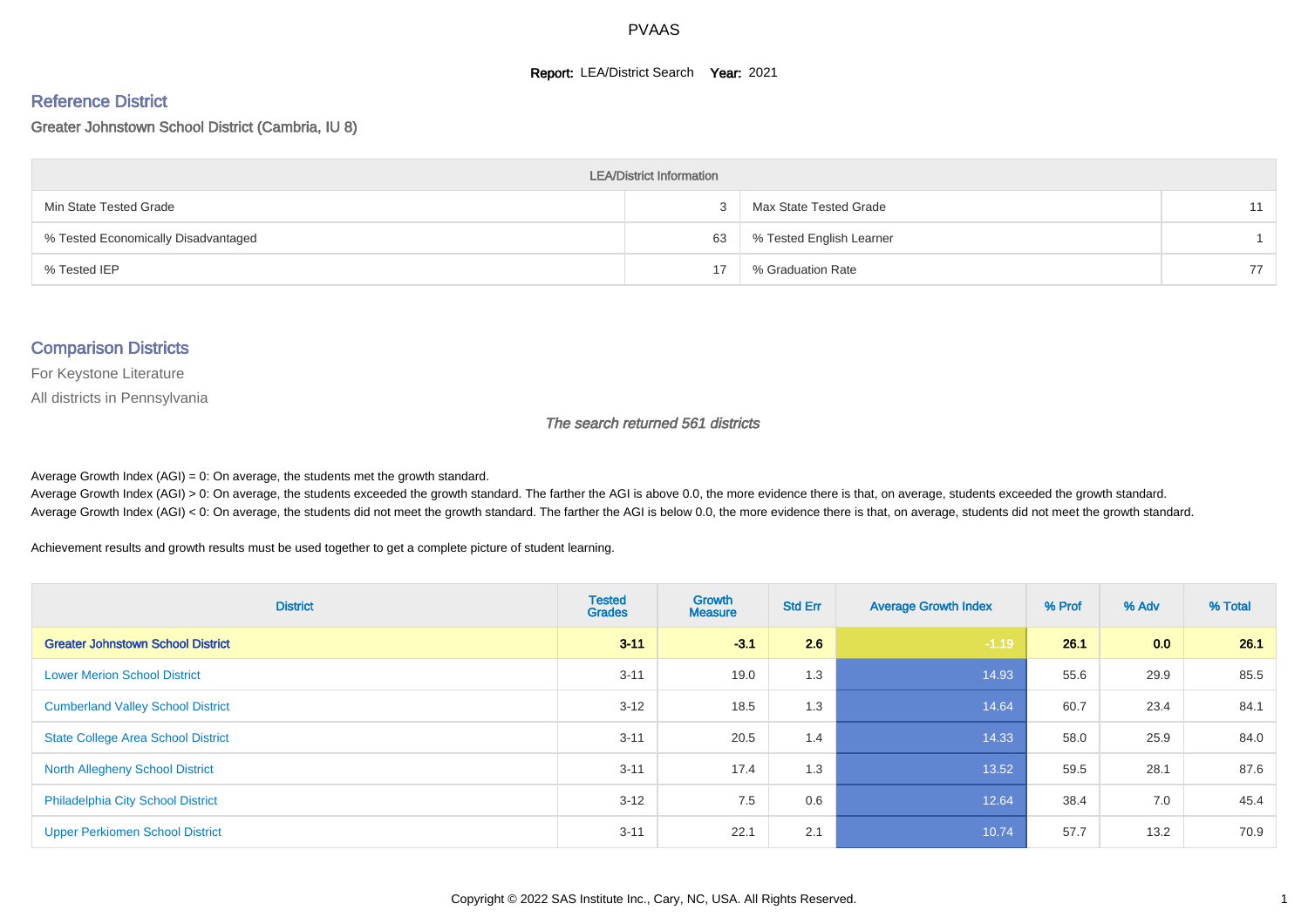| <b>District</b>                          | <b>Tested</b><br><b>Grades</b> | <b>Growth</b><br><b>Measure</b> | <b>Std Err</b> | <b>Average Growth Index</b> | % Prof | % Adv   | % Total |
|------------------------------------------|--------------------------------|---------------------------------|----------------|-----------------------------|--------|---------|---------|
| <b>Greater Johnstown School District</b> | $3 - 11$                       | $-3.1$                          | 2.6            | $-1.19$                     | 26.1   | 0.0     | 26.1    |
| Downingtown Area School District         | $3 - 11$                       | 12.1                            | 1.1            | 10.67                       | 60.0   | 23.5    | 83.6    |
| <b>Upper Saint Clair School District</b> | $3 - 11$                       | 18.5                            | 1.7            | 10.65                       | 61.8   | 30.1    | 91.9    |
| <b>West Chester Area School District</b> | $3 - 11$                       | 12.6                            | 1.2            | 10.38                       | 66.8   | 20.2    | 87.0    |
| <b>Norwin School District</b>            | $3 - 11$                       | 18.0                            | 1.7            | 10.37                       | 58.5   | 27.0    | 85.4    |
| <b>Dallastown Area School District</b>   | $3 - 11$                       | 13.5                            | 1.5            | 8.84                        | 56.0   | 17.9    | 73.8    |
| <b>Upper Dublin School District</b>      | $3-12$                         | 15.4                            | 1.8            | 8.53                        | 60.8   | 24.8    | 85.6    |
| <b>North Penn School District</b>        | $3 - 11$                       | 9.1                             | 1.1            | 8.36                        | 55.8   | 17.0    | 72.8    |
| <b>Souderton Area School District</b>    | $3 - 11$                       | 12.4                            | 1.5            | 8.28                        | 61.7   | 15.2    | 76.9    |
| <b>Colonial School District</b>          | $3 - 11$                       | 14.0                            | 1.7            | 8.21                        | 60.2   | 19.6    | 79.8    |
| <b>Bethlehem Area School District</b>    | $3 - 11$                       | 9.3                             | 1.1            | 8.15                        | 44.7   | 12.0    | 56.7    |
| <b>Springfield School District</b>       | $3 - 11$                       | 13.8                            | 1.7            | 7.99                        | 60.9   | 21.5    | 82.4    |
| <b>Great Valley School District</b>      | $3 - 11$                       | 15.0                            | 1.9            | 7.98                        | 50.0   | 35.0    | 85.0    |
| Northern York County School District     | $3 - 11$                       | 15.6                            | 2.0            | 7.98                        | 57.4   | 11.5    | 68.8    |
| <b>Pennsbury School District</b>         | $3 - 11$                       | 11.7                            | 1.5            | 7.90                        | 60.1   | 21.3    | 81.3    |
| <b>Tyrone Area School District</b>       | $3 - 12$                       | 19.7                            | 2.5            | 7.87                        | 60.4   | 16.7    | 77.1    |
| <b>Penn-Trafford School District</b>     | $3 - 11$                       | 13.4                            | 1.7            | 7.87                        | 62.3   | 21.9    | 84.2    |
| <b>Council Rock School District</b>      | $3 - 11$                       | 8.9                             | 1.2            | 7.65                        | 62.8   | 16.6    | 79.4    |
| <b>Upper Merion Area School District</b> | $3 - 11$                       | 15.3                            | 2.0            | 7.62                        | 59.3   | 19.3    | 78.6    |
| Pennsylvania Cyber Charter School        | $3 - 11$                       | 11.6                            | 1.5            | 7.54                        | 46.3   | $5.0\,$ | 51.3    |
| <b>Valley View School District</b>       | $3 - 11$                       | 18.1                            | 2.4            | 7.42                        | 53.7   | 14.7    | 68.4    |
| <b>Reading School District</b>           | $3 - 11$                       | 10.1                            | 1.4            | 7.25                        | 24.7   | 2.4     | 27.2    |
| <b>Central York School District</b>      | $3-12$                         | 12.3                            | 1.7            | $7.20$                      | 55.5   | 11.5    | 67.0    |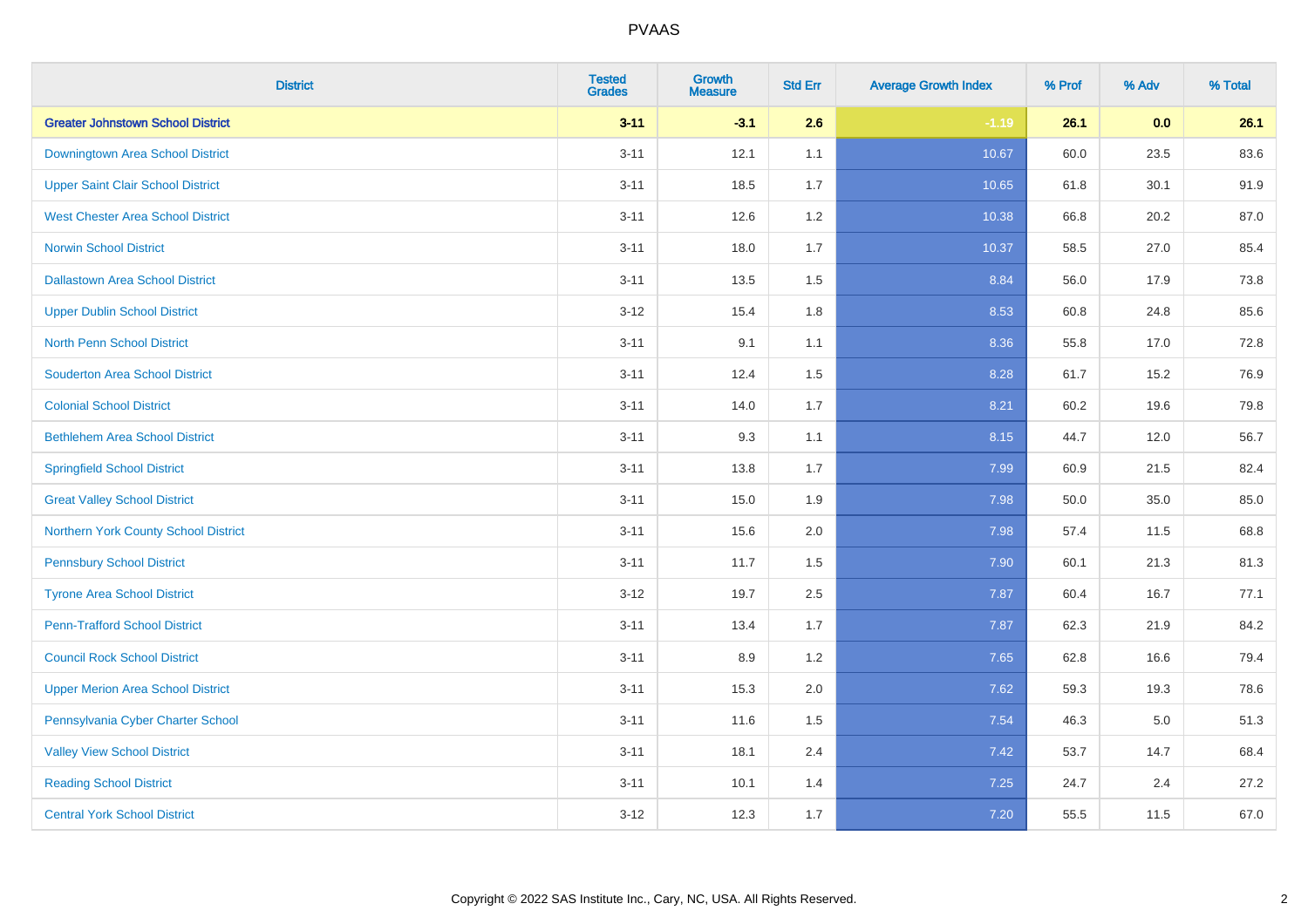| <b>District</b>                               | <b>Tested</b><br><b>Grades</b> | <b>Growth</b><br><b>Measure</b> | <b>Std Err</b> | <b>Average Growth Index</b> | % Prof | % Adv | % Total |
|-----------------------------------------------|--------------------------------|---------------------------------|----------------|-----------------------------|--------|-------|---------|
| <b>Greater Johnstown School District</b>      | $3 - 11$                       | $-3.1$                          | 2.6            | $-1.19$                     | 26.1   | 0.0   | 26.1    |
| <b>Delaware Valley School District</b>        | $3 - 11$                       | 12.6                            | 1.8            | 6.93                        | 55.2   | 16.2  | 71.4    |
| <b>Southern York County School District</b>   | $3 - 11$                       | 14.2                            | 2.1            | 6.91                        | 55.1   | 18.1  | 73.1    |
| <b>Wissahickon School District</b>            | $3 - 10$                       | 12.5                            | 1.8            | 6.85                        | 58.3   | 22.4  | 80.7    |
| <b>Hazleton Area School District</b>          | $3 - 11$                       | 9.6                             | 1.4            | 6.77                        | 45.0   | 7.8   | 52.9    |
| <b>Garnet Valley School District</b>          | $3 - 10$                       | 10.9                            | 1.7            | 6.53                        | 67.1   | 19.0  | 86.1    |
| <b>Derry Township School District</b>         | $3 - 10$                       | 12.8                            | 2.0            | 6.39                        | 54.8   | 25.8  | 80.6    |
| <b>Deer Lakes School District</b>             | $3 - 11$                       | 17.0                            | 2.7            | 6.32                        | 61.5   | 16.4  | 77.9    |
| <b>Pine-Richland School District</b>          | $3 - 11$                       | 11.5                            | 1.8            | 6.31                        | 60.6   | 24.4  | 85.0    |
| <b>Abington Heights School District</b>       | $3 - 11$                       | 13.5                            | 2.2            | 6.27                        | 58.3   | 16.2  | 74.5    |
| <b>Avon Grove School District</b>             | $3 - 10$                       | 10.0                            | 1.6            | 6.26                        | 56.3   | 18.6  | 74.9    |
| <b>Ridley School District</b>                 | $3 - 12$                       | 10.0                            | 1.6            | 6.10                        | 45.6   | 8.2   | 53.8    |
| <b>Saucon Valley School District</b>          | $3 - 11$                       | 14.7                            | 2.5            | 5.98                        | 48.7   | 20.2  | 69.0    |
| <b>Wilson School District</b>                 | $3-12$                         | 8.8                             | 1.5            | 5.96                        | 52.6   | 14.6  | 67.2    |
| <b>Mountain View School District</b>          | $3 - 11$                       | 20.9                            | 3.5            | 5.91                        | 57.8   | 20.3  | 78.1    |
| <b>Fleetwood Area School District</b>         | $3 - 10$                       | 12.2                            | 2.2            | 5.68                        | 53.5   | 11.6  | 65.2    |
| <b>Unionville-Chadds Ford School District</b> | $3 - 11$                       | 17.1                            | 3.1            | 5.51                        | 68.1   | 13.2  | 81.3    |
| <b>Mifflin County School District</b>         | $3 - 11$                       | 9.1                             | 1.7            | 5.49                        | 47.1   | 6.7   | 53.8    |
| Fox Chapel Area School District               | $3 - 11$                       | 9.8                             | 1.8            | 5.36                        | 56.6   | 28.6  | 85.2    |
| <b>Haverford Township School District</b>     | $3 - 11$                       | 8.0                             | 1.5            | 5.27                        | 53.0   | 25.5  | 78.6    |
| <b>Cocalico School District</b>               | $3 - 11$                       | 10.6                            | 2.0            | 5.18                        | 50.8   | 14.1  | 64.8    |
| <b>City CHS</b>                               | $10 - 11$                      | 13.6                            | 2.7            | 5.12                        | 45.8   | 3.0   | 48.8    |
| <b>Cornwall-Lebanon School District</b>       | $3 - 11$                       | 8.3                             | 1.6            | 5.08                        | 47.2   | 8.4   | 55.6    |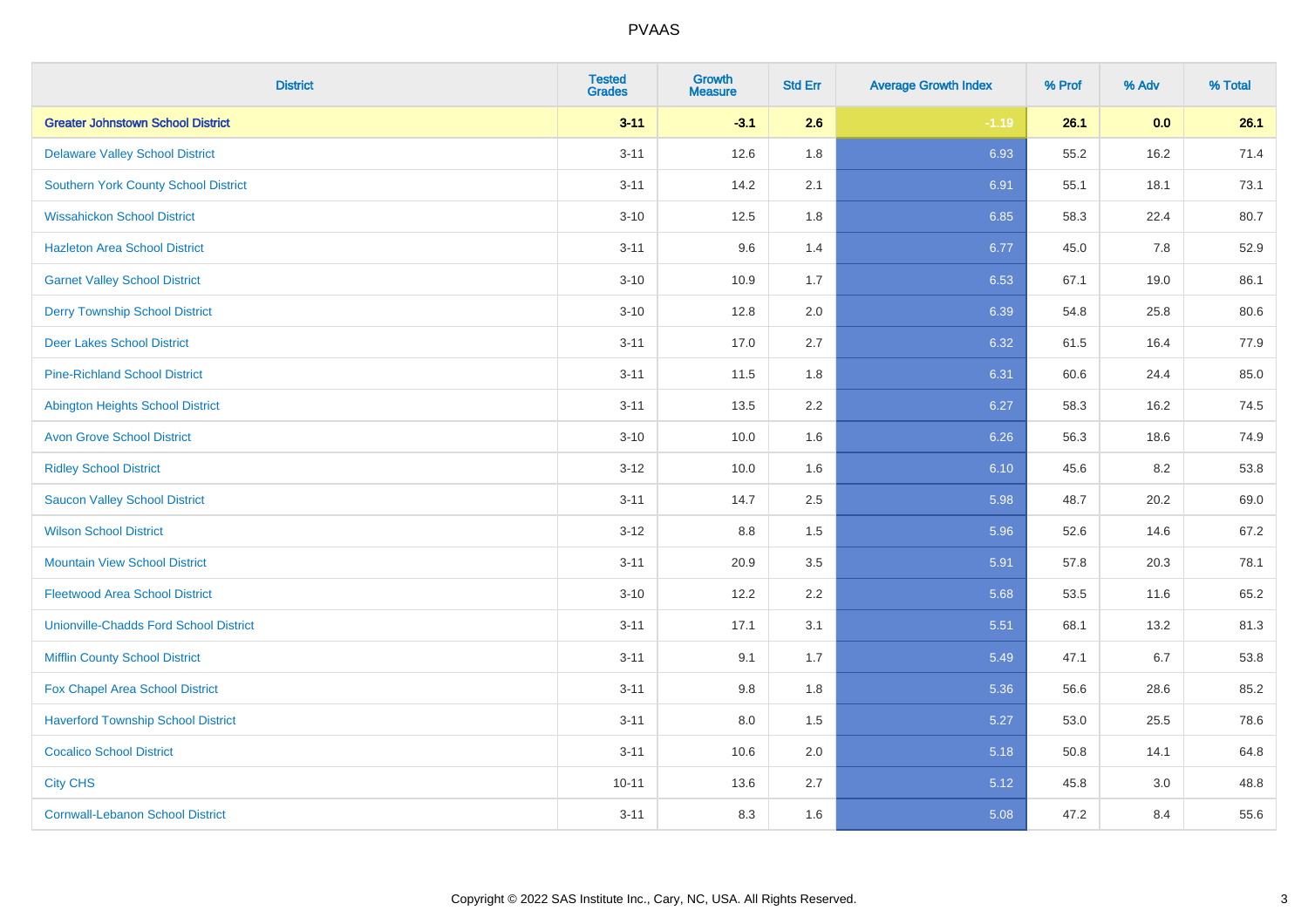| <b>District</b>                                    | <b>Tested</b><br><b>Grades</b> | <b>Growth</b><br><b>Measure</b> | <b>Std Err</b> | <b>Average Growth Index</b> | % Prof | % Adv | % Total |
|----------------------------------------------------|--------------------------------|---------------------------------|----------------|-----------------------------|--------|-------|---------|
| <b>Greater Johnstown School District</b>           | $3 - 11$                       | $-3.1$                          | 2.6            | $-1.19$                     | 26.1   | 0.0   | 26.1    |
| <b>West Perry School District</b>                  | $3 - 11$                       | 12.5                            | 2.5            | 4.99                        | 56.6   | 8.4   | 65.0    |
| <b>York Suburban School District</b>               | $3 - 11$                       | 10.1                            | 2.1            | 4.91                        | 53.5   | 27.8  | 81.3    |
| <b>Commonwealth Charter Academy Charter School</b> | $3 - 10$                       | 9.1                             | 1.9            | 4.90                        | 47.2   | 9.1   | 56.3    |
| Shippensburg Area School District                  | $3 - 11$                       | 9.3                             | 1.9            | 4.84                        | 53.1   | 10.2  | 63.3    |
| Penns Valley Area School District                  | $3 - 12$                       | 14.0                            | 2.9            | 4.80                        | 41.9   | 23.1  | 65.0    |
| <b>Fort Leboeuf School District</b>                | $3 - 11$                       | 11.7                            | 2.5            | 4.73                        | 48.5   | 21.1  | 69.6    |
| <b>Conestoga Valley School District</b>            | $3 - 11$                       | 8.7                             | 1.8            | 4.69                        | 60.3   | 13.5  | 73.8    |
| <b>Derry Area School District</b>                  | $3 - 11$                       | 13.2                            | 2.8            | 4.69                        | 60.0   | 12.5  | 72.5    |
| <b>Littlestown Area School District</b>            | $3 - 11$                       | 11.4                            | 2.5            | 4.62                        | 55.2   | 10.4  | 65.6    |
| <b>Upper Darby School District</b>                 | $3 - 12$                       | 6.9                             | 1.5            | 4.62                        | 45.0   | 6.7   | 51.7    |
| Pocono Mountain School District                    | $3 - 12$                       | $6.8\,$                         | 1.5            | 4.62                        | 45.8   | 5.0   | 50.7    |
| Northern Bedford County School District            | $3 - 11$                       | 16.5                            | 3.6            | 4.58                        | 51.7   | 20.0  | 71.7    |
| <b>Spring-Ford Area School District</b>            | $3 - 11$                       | 6.0                             | 1.3            | 4.46                        | 60.8   | 16.5  | 77.4    |
| <b>Iroquois School District</b>                    | $3 - 11$                       | 13.1                            | 3.0            | 4.35                        | 48.2   | 7.8   | 56.0    |
| <b>Parkland School District</b>                    | $3 - 11$                       | 5.3                             | 1.2            | 4.30                        | 58.0   | 22.3  | 80.4    |
| <b>Centennial School District</b>                  | $3 - 10$                       | 7.1                             | 1.7            | 4.29                        | 50.1   | 8.7   | 58.9    |
| <b>Moon Area School District</b>                   | $3 - 11$                       | 8.2                             | 1.9            | 4.25                        | 58.7   | 18.5  | 77.2    |
| <b>Montoursville Area School District</b>          | $3 - 12$                       | 10.8                            | 2.5            | 4.24                        | 44.6   | 20.1  | 64.8    |
| <b>Greenwood School District</b>                   | $3 - 11$                       | 15.9                            | 3.9            | 4.11                        | 50.0   | 25.0  | 75.0    |
| <b>Greater Nanticoke Area School District</b>      | $3-12$                         | 11.2                            | 2.8            | 4.01                        | 38.0   | 12.4  | 50.4    |
| <b>William Penn School District</b>                | $3 - 12$                       | 8.3                             | 2.1            | 3.99                        | 35.6   | 3.0   | 38.7    |
| Lake-Lehman School District                        | $3 - 11$                       | 10.8                            | 2.7            | 3.93                        | 55.3   | 7.9   | 63.2    |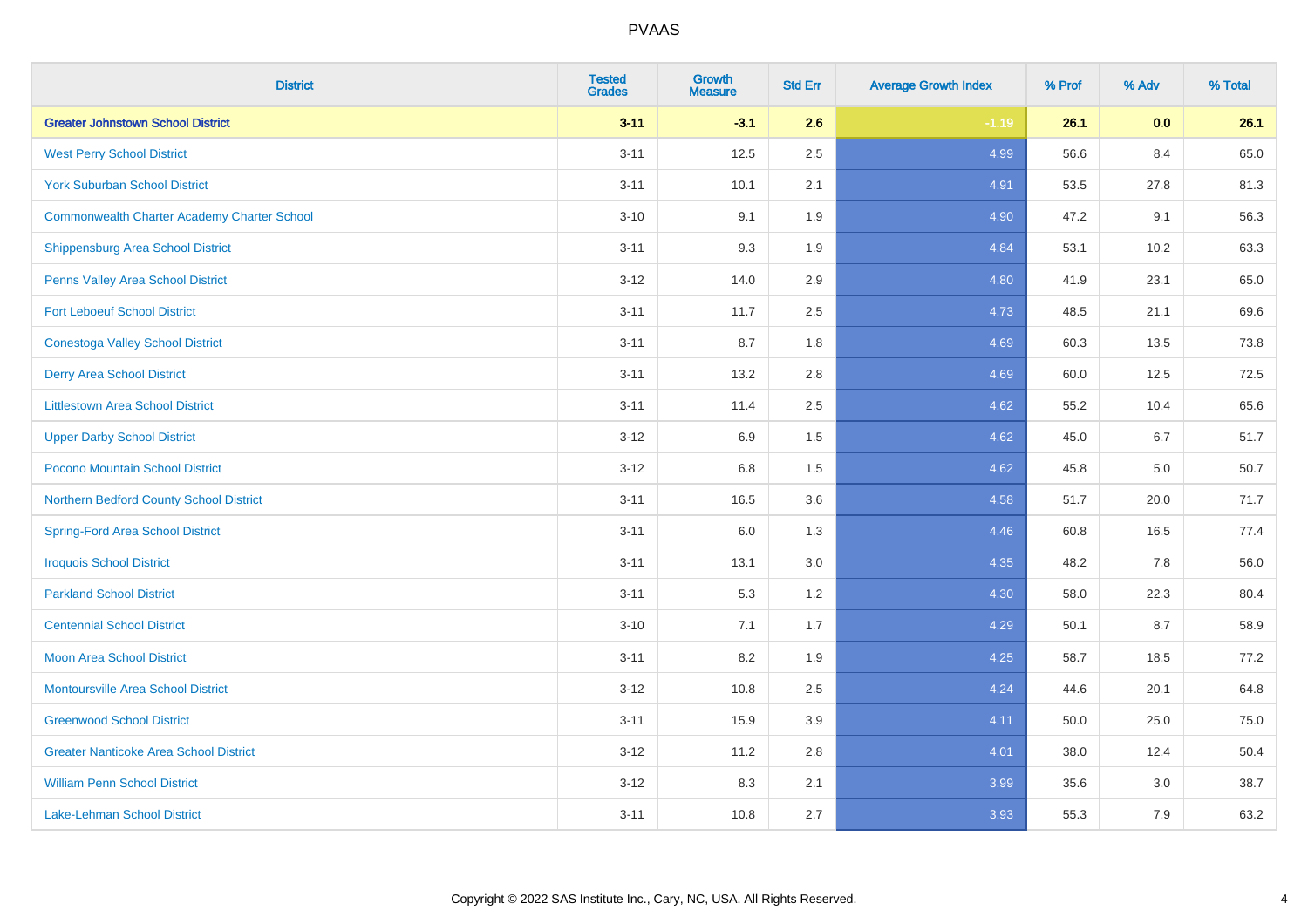| <b>District</b>                               | <b>Tested</b><br><b>Grades</b> | <b>Growth</b><br><b>Measure</b> | <b>Std Err</b> | <b>Average Growth Index</b> | % Prof | % Adv | % Total |
|-----------------------------------------------|--------------------------------|---------------------------------|----------------|-----------------------------|--------|-------|---------|
| <b>Greater Johnstown School District</b>      | $3 - 11$                       | $-3.1$                          | 2.6            | $-1.19$                     | 26.1   | 0.0   | 26.1    |
| <b>Freeport Area School District</b>          | $3 - 10$                       | 9.7                             | 2.5            | 3.91                        | 57.5   | 17.8  | 75.3    |
| <b>Allentown City School District</b>         | $3 - 12$                       | 5.3                             | 1.4            | 3.88                        | 25.3   | 2.7   | 28.0    |
| <b>Eastern Lebanon County School District</b> | $3 - 11$                       | 8.6                             | 2.2            | 3.84                        | 48.8   | 11.4  | 60.3    |
| <b>Octorara Area School District</b>          | $3 - 11$                       | 9.1                             | 2.4            | 3.82                        | 52.1   | 8.5   | 60.6    |
| <b>Midd-West School District</b>              | $3 - 11$                       | 10.3                            | 2.7            | 3.80                        | 58.0   | 13.4  | 71.4    |
| <b>Mckeesport Area School District</b>        | $3 - 12$                       | 9.0                             | 2.4            | 3.72                        | 31.0   | 4.5   | 35.5    |
| <b>Eastern York School District</b>           | $3 - 11$                       | 9.6                             | 2.6            | 3.71                        | 56.3   | 12.6  | 68.9    |
| <b>Hamburg Area School District</b>           | $3 - 11$                       | 8.9                             | 2.5            | 3.63                        | 43.5   | 8.2   | 51.7    |
| <b>West Shore School District</b>             | $3-12$                         | 5.0                             | 1.4            | 3.59                        | 54.2   | 9.4   | 63.6    |
| Selinsgrove Area School District              | $3 - 12$                       | 8.3                             | 2.3            | 3.54                        | 56.8   | 10.0  | 66.8    |
| Pen Argyl Area School District                | $3 - 12$                       | 9.2                             | 2.7            | 3.46                        | 50.0   | 12.6  | 62.6    |
| Ambridge Area School District                 | $3-12$                         | 9.1                             | 2.6            | 3.46                        | 50.4   | 10.7  | 61.1    |
| <b>Whitehall-Coplay School District</b>       | $3 - 11$                       | 6.1                             | 1.8            | 3.45                        | 49.3   | 7.4   | 56.6    |
| <b>School Lane Charter School</b>             | $3 - 11$                       | 12.4                            | 3.6            | 3.43                        | 59.1   | 9.8   | 68.9    |
| Pennsylvania Virtual Charter School           | $3 - 11$                       | 11.8                            | 3.5            | 3.37                        | 56.5   | 11.1  | 67.6    |
| Mastery Charter School - Hardy Williams       | $3 - 11$                       | 11.4                            | 3.4            | 3.33                        | 44.3   | 5.7   | 50.0    |
| <b>Central Dauphin School District</b>        | $3 - 11$                       | 4.4                             | 1.3            | 3.32                        | 53.3   | 7.4   | 60.7    |
| Mechanicsburg Area School District            | $3 - 11$                       | 5.9                             | 1.8            | 3.29                        | 57.2   | 13.7  | 70.9    |
| <b>East Penn School District</b>              | $3 - 11$                       | 4.1                             | 1.3            | 3.27                        | 55.8   | 11.5  | 67.3    |
| <b>Tech Freire Charter School</b>             | $9 - 11$                       | 9.3                             | 2.9            | 3.26                        | 18.0   | 1.1   | 19.1    |
| <b>Wayne Highlands School District</b>        | $3 - 11$                       | 7.8                             | 2.4            | 3.23                        | 52.3   | 13.1  | 65.4    |
| <b>Sayre Area School District</b>             | $3 - 11$                       | 11.2                            | 3.5            | 3.20                        | 52.2   | 7.5   | 59.7    |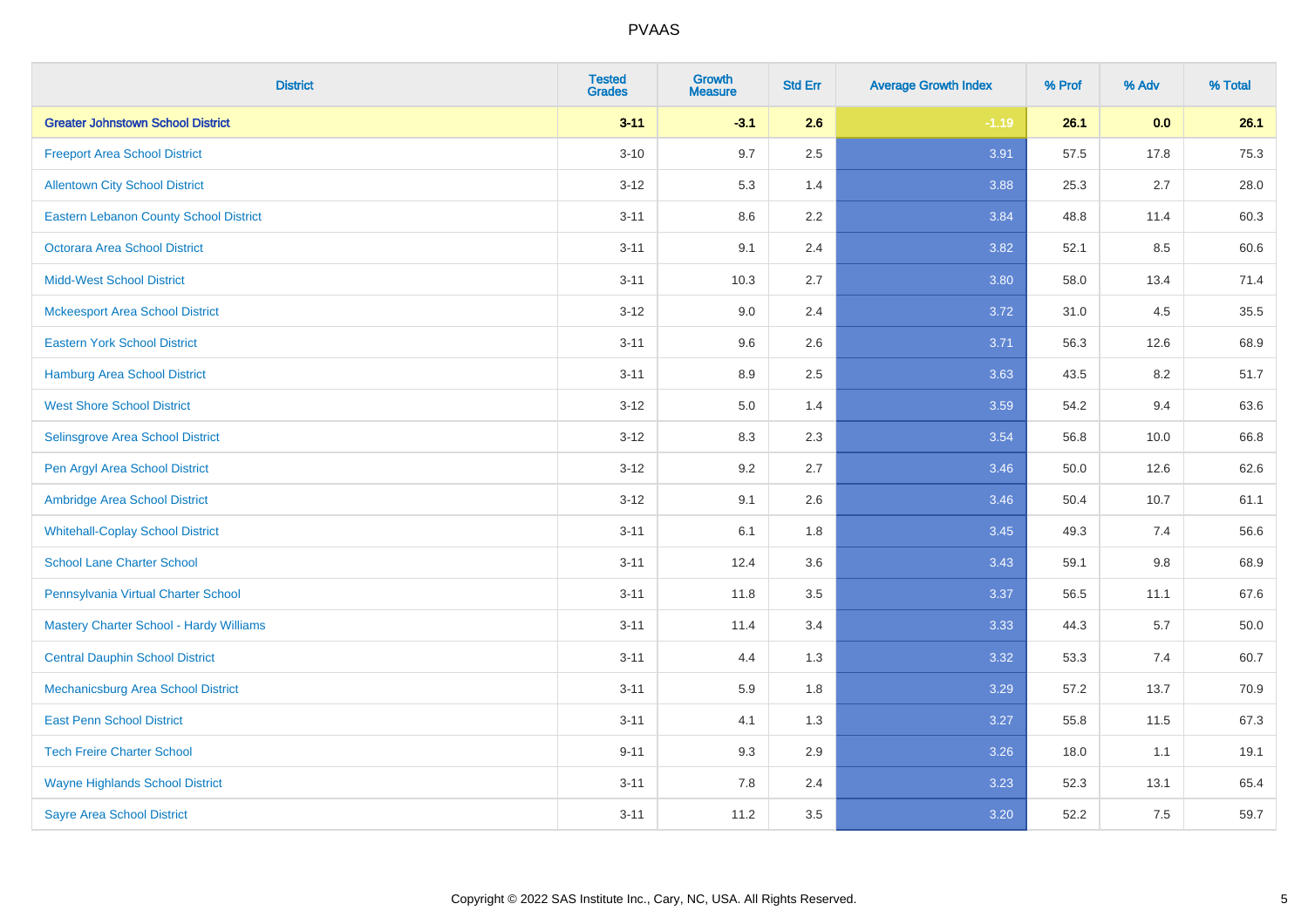| <b>District</b>                                | <b>Tested</b><br><b>Grades</b> | <b>Growth</b><br><b>Measure</b> | <b>Std Err</b> | <b>Average Growth Index</b> | % Prof | % Adv | % Total |
|------------------------------------------------|--------------------------------|---------------------------------|----------------|-----------------------------|--------|-------|---------|
| <b>Greater Johnstown School District</b>       | $3 - 11$                       | $-3.1$                          | 2.6            | $-1.19$                     | 26.1   | 0.0   | 26.1    |
| <b>Jamestown Area School District</b>          | $3 - 11$                       | 13.5                            | 4.2            | 3.19                        | 64.4   | 13.3  | 77.8    |
| <b>Bethel Park School District</b>             | $3 - 11$                       | 5.6                             | 1.8            | 3.18                        | 65.3   | 18.6  | 83.9    |
| <b>Avon Grove Charter School</b>               | $3 - 11$                       | 9.0                             | 2.9            | 3.13                        | 58.8   | 16.7  | 75.5    |
| <b>Ephrata Area School District</b>            | $3 - 11$                       | 5.6                             | 1.8            | 3.12                        | 54.7   | 9.5   | 64.2    |
| <b>Connellsville Area School District</b>      | $3 - 11$                       | 6.1                             | 2.0            | 3.05                        | 45.4   | 7.8   | 53.2    |
| Northern Cambria School District               | $3 - 11$                       | 10.0                            | 3.3            | 3.04                        | 47.4   | 5.1   | 52.6    |
| <b>Saint Marys Area School District</b>        | $3 - 11$                       | 7.8                             | 2.6            | 3.04                        | 57.0   | 8.2   | 65.2    |
| <b>Cranberry Area School District</b>          | $3-12$                         | 9.2                             | 3.0            | 3.04                        | 47.5   | 10.2  | 57.6    |
| Northeastern York School District              | $3 - 11$                       | 5.9                             | 2.0            | 3.03                        | 51.1   | 16.6  | 67.6    |
| <b>Neshaminy School District</b>               | $3 - 11$                       | 4.0                             | 1.3            | 3.02                        | 58.7   | 9.5   | 68.2    |
| Palmyra Area School District                   | $3 - 11$                       | 5.6                             | 1.9            | 2.96                        | 56.4   | 15.6  | 72.0    |
| Montgomery Area School District                | $3 - 11$                       | 10.7                            | 3.6            | 2.96                        | 48.7   | 12.4  | 61.1    |
| <b>Dover Area School District</b>              | $3 - 12$                       | 6.0                             | 2.1            | 2.94                        | 52.2   | 6.0   | 58.2    |
| <b>Daniel Boone Area School District</b>       | $3-12$                         | 5.7                             | 2.0            | 2.88                        | 51.0   | 11.5  | 62.6    |
| <b>Stroudsburg Area School District</b>        | $3 - 11$                       | $5.5\,$                         | 1.9            | 2.88                        | 48.1   | 4.2   | 52.3    |
| Hollidaysburg Area School District             | $3 - 11$                       | 6.0                             | 2.1            | 2.88                        | 57.1   | 12.3  | 69.4    |
| <b>Hempfield Area School District</b>          | $3-12$                         | 4.6                             | 1.6            | 2.86                        | 53.5   | 20.1  | 73.6    |
| <b>Jenkintown School District</b>              | $3 - 11$                       | 12.5                            | 4.4            | 2.84                        | 54.6   | 29.6  | 84.1    |
| Lehigh Valley Charter High School For The Arts | $9 - 10$                       | 7.3                             | 2.6            | 2.82                        | 62.3   | 18.2  | 80.5    |
| <b>Peters Township School District</b>         | $3 - 11$                       | 5.0                             | 1.8            | 2.76                        | 59.8   | 26.1  | 85.9    |
| <b>Warwick School District</b>                 | $3 - 11$                       | 5.2                             | 1.9            | 2.76                        | 46.4   | 17.0  | 63.3    |
| <b>Mars Area School District</b>               | $3 - 10$                       | 5.7                             | 2.1            | 2.75                        | 57.9   | 18.2  | 76.1    |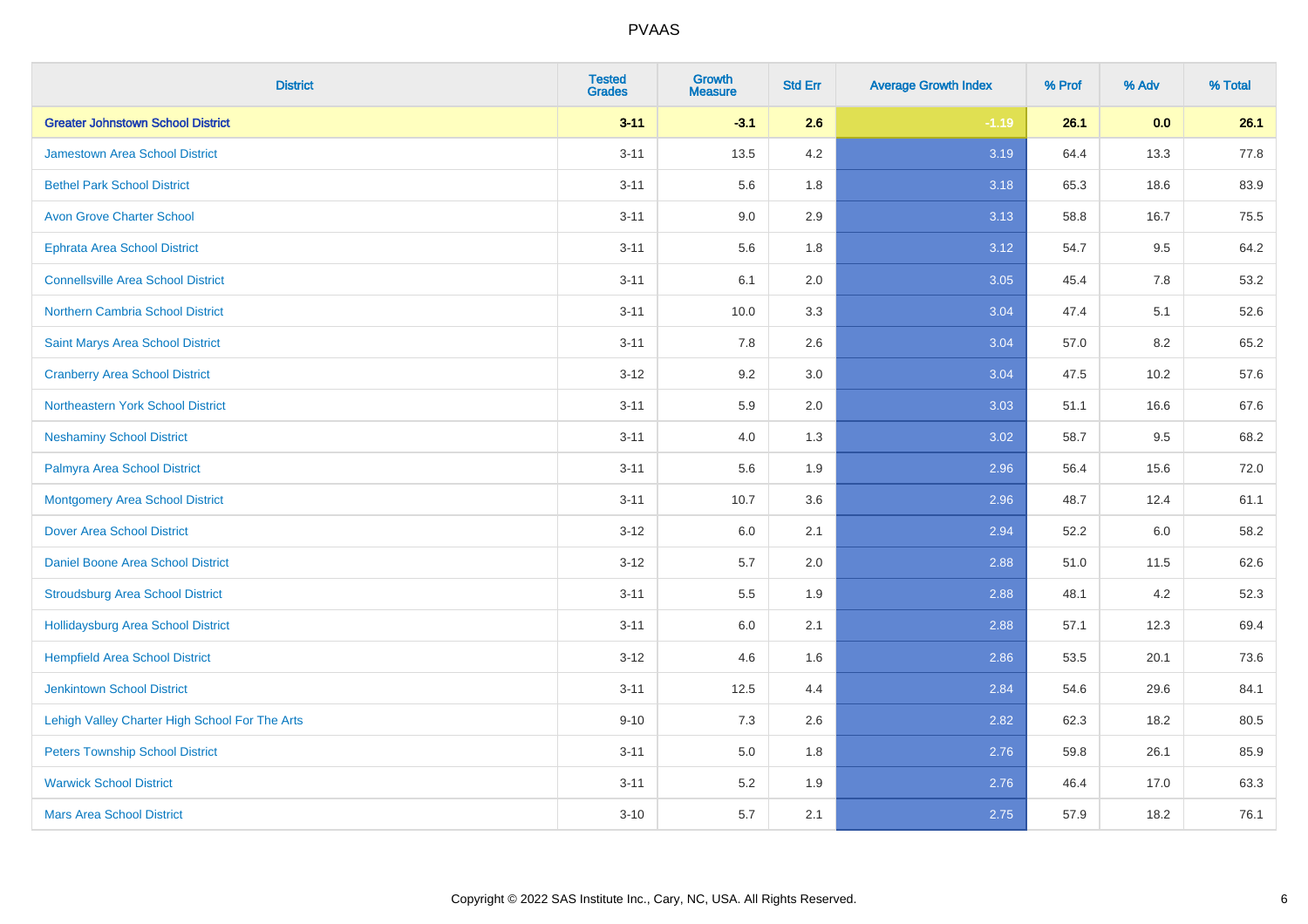| <b>District</b>                             | <b>Tested</b><br><b>Grades</b> | <b>Growth</b><br><b>Measure</b> | <b>Std Err</b> | <b>Average Growth Index</b> | % Prof | % Adv | % Total |
|---------------------------------------------|--------------------------------|---------------------------------|----------------|-----------------------------|--------|-------|---------|
| <b>Greater Johnstown School District</b>    | $3 - 11$                       | $-3.1$                          | 2.6            | $-1.19$                     | 26.1   | 0.0   | 26.1    |
| <b>Homer-Center School District</b>         | $3 - 11$                       | 9.7                             | 3.6            | 2.70                        | 45.1   | 17.2  | 62.3    |
| Multicultural Academy Charter School        | $9 - 11$                       | 9.5                             | 3.5            | 2.69                        | 22.0   | 0.0   | 22.0    |
| <b>Wyalusing Area School District</b>       | $3-12$                         | 8.8                             | 3.3            | 2.68                        | 54.6   | 11.7  | 66.2    |
| <b>Spring Grove Area School District</b>    | $3 - 11$                       | 5.6                             | 2.1            | 2.68                        | 55.1   | 15.0  | 70.1    |
| <b>Kennett Consolidated School District</b> | $3 - 11$                       | 4.8                             | 1.8            | 2.61                        | 52.5   | 10.7  | 63.2    |
| New Hope-Solebury School District           | $3 - 11$                       | 7.5                             | 2.9            | 2.57                        | 68.2   | 22.7  | 90.9    |
| <b>Penncrest School District</b>            | $3 - 11$                       | 5.7                             | 2.2            | 2.57                        | 47.2   | 7.1   | 54.3    |
| Renaissance Academy Charter School          | $3 - 11$                       | 8.3                             | 3.3            | 2.54                        | 45.6   | 22.8  | 68.4    |
| Northampton Area School District            | $3 - 11$                       | 4.0                             | 1.6            | 2.51                        | 52.3   | 10.8  | 63.1    |
| <b>Clarion Area School District</b>         | $3 - 11$                       | 10.3                            | 4.1            | 2.51                        | 45.4   | 14.6  | 60.0    |
| 21st Century Cyber Charter School           | $6 - 12$                       | 5.7                             | 2.3            | 2.50                        | 56.7   | 8.3   | 65.0    |
| <b>Shenandoah Valley School District</b>    | $3 - 11$                       | 9.7                             | 3.9            | 2.49                        | 28.3   | 5.0   | 33.3    |
| <b>Wilmington Area School District</b>      | $3 - 11$                       | $7.5\,$                         | 3.0            | 2.48                        | 55.1   | 5.1   | 60.2    |
| <b>Bethlehem-Center School District</b>     | $3 - 10$                       | 8.1                             | 3.3            | 2.46                        | 35.1   | 1.4   | 36.5    |
| <b>Belmont Charter School</b>               | $3 - 10$                       | 16.0                            | 6.5            | 2.45                        | 64.3   | 0.0   | 64.3    |
| <b>Belle Vernon Area School District</b>    | $3 - 11$                       | 6.5                             | 2.6            | 2.44                        | 55.6   | 11.1  | 66.7    |
| <b>Wattsburg Area School District</b>       | $3 - 11$                       | 6.5                             | 2.7            | 2.43                        | 42.7   | 7.6   | 50.3    |
| People For People Charter School            | $3 - 12$                       | 13.3                            | 5.5            | 2.43                        | 13.5   | 0.0   | 13.5    |
| <b>New Foundations Charter School</b>       | $3 - 11$                       | 5.4                             | 2.2            | 2.41                        | 47.2   | 2.5   | 49.8    |
| <b>Hampton Township School District</b>     | $3 - 11$                       | 5.1                             | 2.2            | 2.35                        | 54.0   | 28.2  | 82.2    |
| <b>Franklin Area School District</b>        | $3 - 11$                       | 6.6                             | 2.8            | 2.34                        | 48.2   | 4.5   | 52.7    |
| <b>Governor Mifflin School District</b>     | $3 - 11$                       | 4.1                             | 1.8            | 2.33                        | 42.5   | 7.2   | 49.7    |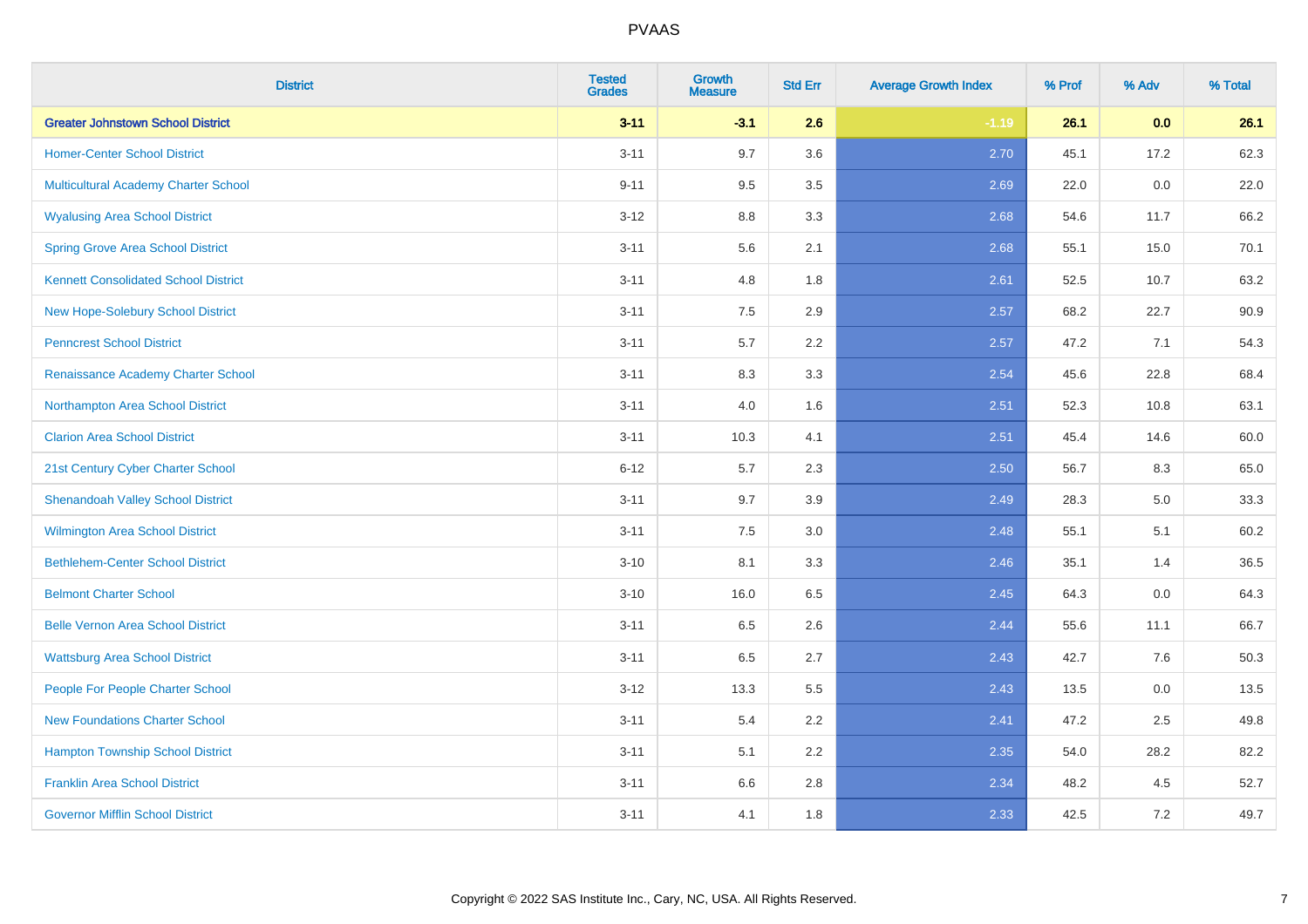| <b>District</b>                                        | <b>Tested</b><br><b>Grades</b> | <b>Growth</b><br><b>Measure</b> | <b>Std Err</b> | <b>Average Growth Index</b> | % Prof | % Adv   | % Total |
|--------------------------------------------------------|--------------------------------|---------------------------------|----------------|-----------------------------|--------|---------|---------|
| <b>Greater Johnstown School District</b>               | $3 - 11$                       | $-3.1$                          | 2.6            | $-1.19$                     | 26.1   | 0.0     | 26.1    |
| <b>Collegium Charter School</b>                        | $3 - 10$                       | 5.9                             | 2.5            | 2.33                        | 38.1   | 7.9     | 46.0    |
| <b>Richland School District</b>                        | $3 - 11$                       | 6.7                             | 2.9            | 2.33                        | 62.2   | 19.2    | 81.4    |
| <b>Brookville Area School District</b>                 | $3 - 11$                       | 6.9                             | $3.0\,$        | 2.30                        | 55.2   | 15.6    | 70.8    |
| <b>Wilson Area School District</b>                     | $3 - 11$                       | 6.0                             | 2.6            | 2.30                        | 48.7   | 8.5     | 57.2    |
| <b>Agora Cyber Charter School</b>                      | $3 - 11$                       | 5.8                             | 2.6            | 2.28                        | 42.8   | 6.6     | 49.4    |
| <b>Carbondale Area School District</b>                 | $3 - 10$                       | 7.4                             | 3.3            | 2.25                        | 56.6   | 2.6     | 59.2    |
| <b>Carlynton School District</b>                       | $3 - 11$                       | 7.3                             | 3.3            | 2.22                        | 41.0   | 10.5    | 51.6    |
| Lincoln Leadership Academy Charter School              | $3 - 12$                       | 14.2                            | 6.4            | 2.22                        | 23.5   | $0.0\,$ | 23.5    |
| Pennsylvania Distance Learning Charter School          | $3 - 12$                       | 9.3                             | 4.2            | 2.22                        | 42.2   | 3.1     | 45.3    |
| <b>Allegheny Valley School District</b>                | $3 - 11$                       | 8.5                             | 3.9            | 2.17                        | 53.1   | 12.2    | 65.3    |
| Pennsylvania Leadership Charter School                 | $3 - 11$                       | 4.6                             | 2.2            | 2.13                        | 55.4   | 11.2    | 66.7    |
| Community Academy Of Philadelphia Charter School       | $3 - 11$                       | 5.8                             | 2.7            | 2.12                        | 26.7   | 0.9     | 27.6    |
| <b>Muhlenberg School District</b>                      | $3 - 10$                       | 4.0                             | 1.9            | 2.10                        | 34.2   | 2.6     | 36.8    |
| <b>Eastern Lancaster County School District</b>        | $3 - 12$                       | 4.5                             | 2.2            | 2.09                        | 46.3   | 11.4    | 57.6    |
| <b>Grove City Area School District</b>                 | $3 - 12$                       | 5.1                             | 2.4            | 2.09                        | 36.4   | 16.5    | 52.8    |
| <b>South Western School District</b>                   | $3 - 12$                       | 3.9                             | 1.9            | 2.08                        | 60.2   | 8.1     | 68.3    |
| <b>Keystone Oaks School District</b>                   | $3 - 11$                       | 5.5                             | 2.6            | 2.07                        | 53.2   | 12.1    | 65.4    |
| <b>Millcreek Township School District</b>              | $3 - 11$                       | 3.1                             | 1.5            | 2.06                        | 55.6   | 14.2    | 69.7    |
| <b>Coudersport Area School District</b>                | $3 - 11$                       | 7.7                             | 3.7            | 2.06                        | 55.7   | 8.2     | 63.9    |
| Dr Robert Ketterer Charter School Inc                  | $6 - 12$                       | 10.1                            | 5.0            | 2.04                        | 14.9   | 0.4     | 15.3    |
| <b>Chester Charter Scholars Academy Charter School</b> | $3 - 12$                       | 8.4                             | 4.1            | 2.03                        | 23.4   | 0.0     | 23.4    |
| <b>Blackhawk School District</b>                       | $3 - 11$                       | 4.7                             | 2.3            | 2.01                        | 55.8   | 8.8     | 64.6    |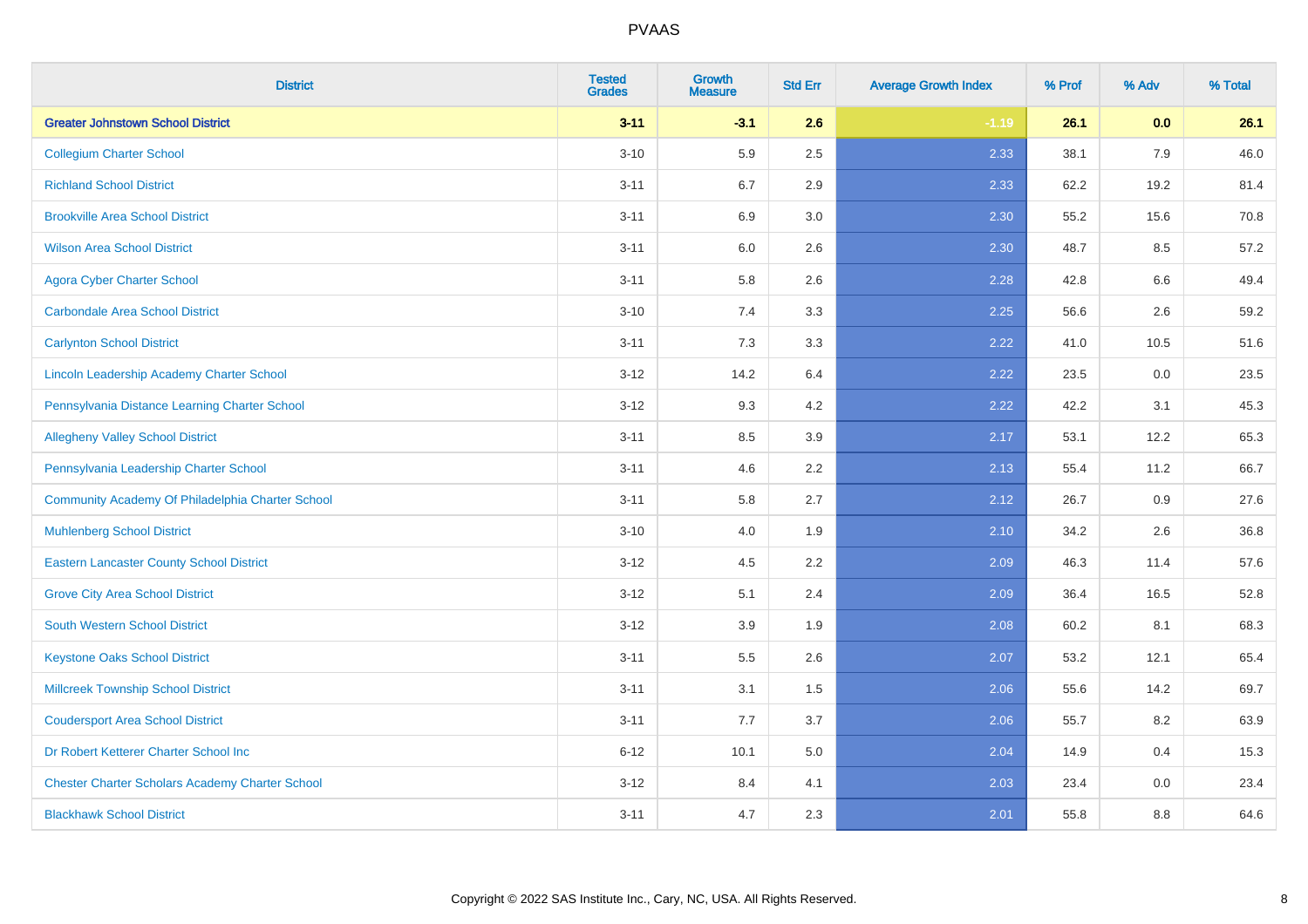| <b>District</b>                                 | <b>Tested</b><br><b>Grades</b> | <b>Growth</b><br><b>Measure</b> | <b>Std Err</b> | <b>Average Growth Index</b> | % Prof | % Adv   | % Total |
|-------------------------------------------------|--------------------------------|---------------------------------|----------------|-----------------------------|--------|---------|---------|
| <b>Greater Johnstown School District</b>        | $3 - 11$                       | $-3.1$                          | 2.6            | $-1.19$                     | 26.1   | 0.0     | 26.1    |
| Altoona Area School District                    | $3 - 12$                       | 3.3                             | 1.6            | 1.99                        | 47.7   | 8.2     | 55.9    |
| <b>Central Valley School District</b>           | $3 - 10$                       | 4.8                             | 2.4            | 1.98                        | 56.9   | $9.0\,$ | 65.9    |
| <b>West Allegheny School District</b>           | $3 - 12$                       | 4.0                             | 2.1            | 1.96                        | 63.1   | 15.7    | 78.8    |
| <b>Pottsville Area School District</b>          | $3 - 12$                       | 4.4                             | 2.3            | 1.94                        | 44.8   | 5.4     | 50.2    |
| <b>Beaver Area School District</b>              | $3 - 10$                       | 4.7                             | 2.4            | 1.94                        | 57.4   | 16.8    | 74.2    |
| <b>Western Wayne School District</b>            | $3 - 11$                       | 5.6                             | 2.9            | 1.93                        | 41.3   | 17.4    | 58.7    |
| <b>Steel Valley School District</b>             | $3 - 11$                       | 6.5                             | 3.4            | 1.89                        | 50.7   | 5.6     | 56.3    |
| <b>Sharon City School District</b>              | $3 - 11$                       | 4.9                             | 2.6            | 1.87                        | 48.2   | 5.3     | 53.4    |
| <b>Uniontown Area School District</b>           | $3 - 11$                       | 6.0                             | 3.2            | 1.87                        | 62.4   | 5.9     | 68.2    |
| <b>Blacklick Valley School District</b>         | $3 - 11$                       | 8.0                             | 4.3            | 1.85                        | 34.1   | 0.0     | 34.1    |
| <b>Monessen City School District</b>            | $3 - 10$                       | 8.3                             | 4.5            | 1.85                        | 42.9   | 2.9     | 45.7    |
| <b>Hanover Public School District</b>           | $3 - 11$                       | 5.2                             | 2.8            | 1.83                        | 52.2   | 14.4    | 66.7    |
| <b>Laurel Highlands School District</b>         | $3 - 11$                       | 4.3                             | 2.4            | 1.81                        | 44.9   | 9.6     | 54.5    |
| <b>Sto-Rox School District</b>                  | $3 - 10$                       | 6.6                             | 3.7            | 1.80                        | 13.4   | $0.0\,$ | 13.4    |
| <b>York Academy Regional Charter School</b>     | $3 - 11$                       | 9.0                             | 5.0            | 1.79                        | 55.2   | 0.0     | 55.2    |
| <b>Salisbury Township School District</b>       | $3 - 11$                       | 6.3                             | 3.6            | 1.77                        | 46.2   | 6.6     | 52.8    |
| <b>Bentworth School District</b>                | $3 - 11$                       | 5.7                             | 3.2            | 1.75                        | 44.2   | 19.5    | 63.6    |
| <b>Northgate School District</b>                | $3 - 11$                       | 6.3                             | 3.6            | 1.73                        | 53.3   | 16.7    | 70.0    |
| <b>Reach Cyber Charter School</b>               | $3 - 11$                       | 8.1                             | 4.7            | 1.72                        | 42.4   | 4.6     | 47.0    |
| <b>Oswayo Valley School District</b>            | $3 - 12$                       | 8.5                             | 5.0            | 1.68                        | 50.0   | 16.7    | 66.7    |
| <b>Central Bucks School District</b>            | $3 - 11$                       | 1.6                             | 0.9            | 1.66                        | 63.0   | 16.8    | 79.8    |
| <b>Allegheny-Clarion Valley School District</b> | $3 - 10$                       | 7.8                             | 4.7            | 1.65                        | 53.3   | 3.3     | 56.7    |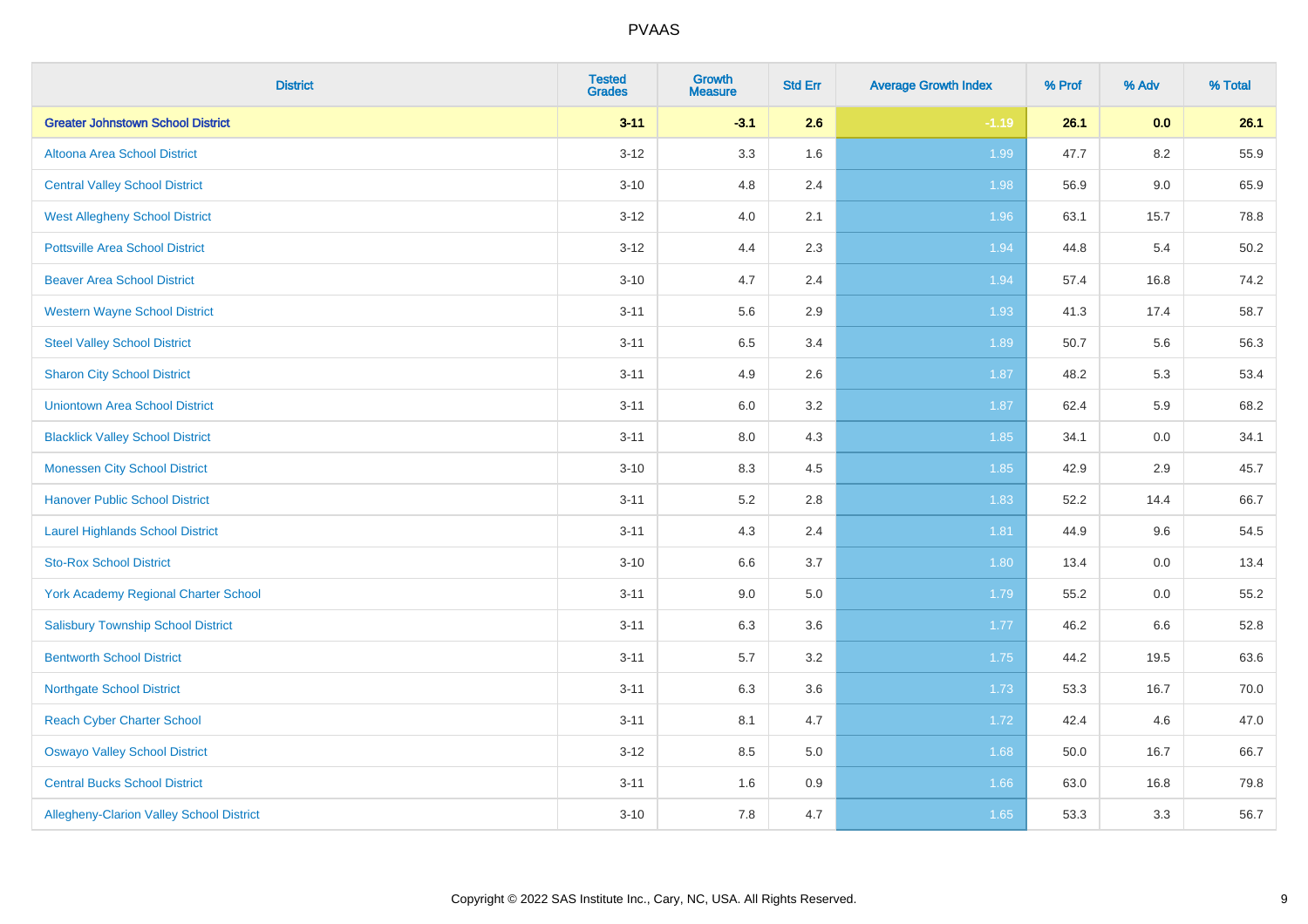| <b>District</b>                                    | <b>Tested</b><br><b>Grades</b> | <b>Growth</b><br><b>Measure</b> | <b>Std Err</b> | <b>Average Growth Index</b> | % Prof | % Adv | % Total |
|----------------------------------------------------|--------------------------------|---------------------------------|----------------|-----------------------------|--------|-------|---------|
| <b>Greater Johnstown School District</b>           | $3 - 11$                       | $-3.1$                          | 2.6            | $-1.19$                     | 26.1   | 0.0   | 26.1    |
| <b>Conrad Weiser Area School District</b>          | $3 - 11$                       | 3.6                             | 2.2            | 1.63                        | 52.1   | 2.1   | 54.2    |
| Millersburg Area School District                   | $3 - 11$                       | 6.2                             | 3.8            | 1.63                        | 51.8   | 7.4   | 59.3    |
| Esperanza Academy Charter School                   | $4 - 11$                       | 4.0                             | 2.5            | 1.61                        | 32.4   | 0.7   | 33.1    |
| <b>Hermitage School District</b>                   | $3 - 12$                       | 3.8                             | 2.4            | 1.60                        | 57.5   | 9.3   | 66.8    |
| <b>Pleasant Valley School District</b>             | $3 - 11$                       | 3.1                             | 2.0            | 1.57                        | 57.2   | 5.5   | 62.8    |
| <b>South Butler County School District</b>         | $3 - 10$                       | 3.9                             | 2.5            | 1.54                        | 53.1   | 16.6  | 69.7    |
| <b>Armstrong School District</b>                   | $3 - 11$                       | 2.6                             | 1.7            | 1.53                        | 51.5   | 6.1   | 57.6    |
| <b>Warrior Run School District</b>                 | $3 - 11$                       | 4.6                             | 3.0            | 1.51                        | 40.9   | 8.1   | 49.0    |
| <b>Burrell School District</b>                     | $3 - 11$                       | 4.5                             | 3.1            | 1.48                        | 58.5   | 13.8  | 72.3    |
| <b>Everett Area School District</b>                | $3 - 11$                       | 5.0                             | 3.4            | 1.47                        | 60.5   | 1.3   | 61.8    |
| <b>New Brighton Area School District</b>           | $3 - 11$                       | 4.6                             | 3.1            | 1.47                        | 60.9   | 5.8   | 66.7    |
| <b>Loyalsock Township School District</b>          | $3 - 12$                       | 4.2                             | 2.8            | 1.47                        | 54.3   | 2.1   | 56.4    |
| <b>Punxsutawney Area School District</b>           | $3 - 11$                       | 4.2                             | 2.9            | 1.45                        | 55.0   | 5.5   | 60.6    |
| <b>Towanda Area School District</b>                | $3 - 11$                       | 4.0                             | 2.8            | 1.44                        | 39.4   | 6.6   | 46.0    |
| <b>Methacton School District</b>                   | $3 - 11$                       | 2.5                             | 1.7            | 1.43                        | 62.5   | 16.4  | 79.0    |
| <b>Lincoln Park Performing Arts Charter School</b> | $7 - 11$                       | 3.6                             | 2.5            | 1.42                        | 59.6   | 14.7  | 74.3    |
| <b>KIPP Dubois Charter School</b>                  | $9 - 10$                       | 4.7                             | 3.3            | 1.40                        | 31.0   | 1.4   | 32.4    |
| Capital Area School for the Arts Charter School    | $9 - 11$                       | 5.8                             | 4.1            | 1.39                        | 59.3   | 18.6  | 78.0    |
| <b>West York Area School District</b>              | $3-12$                         | 3.2                             | 2.3            | 1.38                        | 53.8   | 4.4   | 58.2    |
| <b>MaST Community Charter School II</b>            | $3 - 10$                       | 4.4                             | 3.2            | 1.37                        | 28.4   | 3.4   | 31.8    |
| <b>Pottsgrove School District</b>                  | $3 - 11$                       | 2.8                             | 2.0            | 1.35                        | 44.0   | 10.0  | 53.9    |
| Mastery Charter School - Shoemaker Campus          | $7 - 10$                       | 4.1                             | 3.0            | 1.34                        | 20.9   | 3.3   | 24.2    |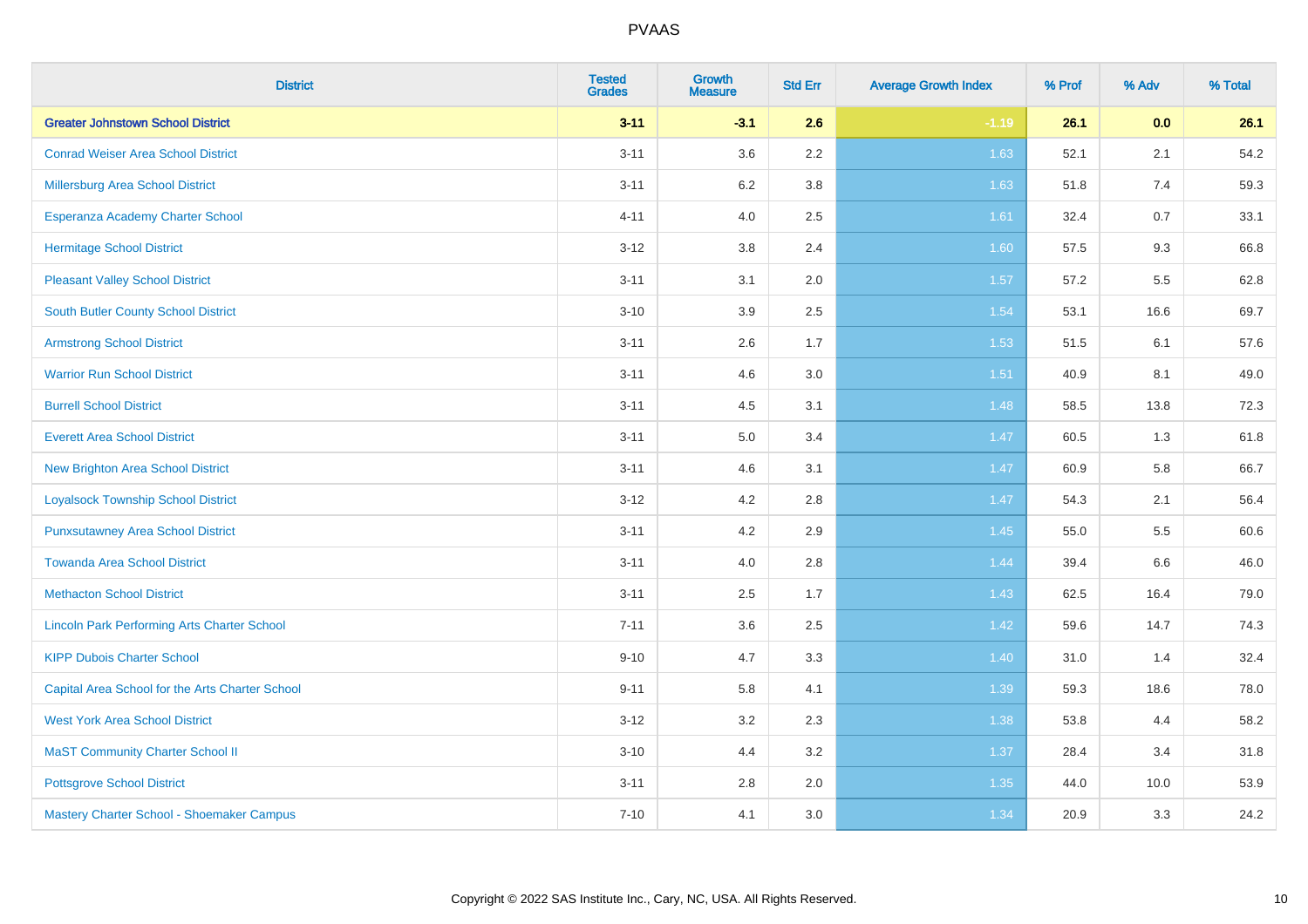| <b>District</b>                               | <b>Tested</b><br><b>Grades</b> | <b>Growth</b><br><b>Measure</b> | <b>Std Err</b> | <b>Average Growth Index</b> | % Prof | % Adv | % Total |
|-----------------------------------------------|--------------------------------|---------------------------------|----------------|-----------------------------|--------|-------|---------|
| <b>Greater Johnstown School District</b>      | $3 - 11$                       | $-3.1$                          | 2.6            | $-1.19$                     | 26.1   | 0.0   | 26.1    |
| <b>Ligonier Valley School District</b>        | $3 - 11$                       | 4.2                             | 3.1            | 1.34                        | 59.1   | 10.3  | 69.5    |
| <b>Spring Cove School District</b>            | $3 - 11$                       | 3.4                             | 2.5            | 1.33                        | 47.8   | 12.7  | 60.4    |
| <b>Fairview School District</b>               | $3 - 11$                       | 3.4                             | 2.6            | 1.32                        | 57.2   | 17.6  | 74.8    |
| <b>Donegal School District</b>                | $3 - 12$                       | 3.1                             | 2.4            | 1.29                        | 60.6   | 9.1   | 69.7    |
| <b>Line Mountain School District</b>          | $3 - 11$                       | 4.1                             | 3.2            | 1.27                        | 52.9   | 9.2   | 62.1    |
| <b>Woodland Hills School District</b>         | $3 - 12$                       | 3.2                             | 2.6            | 1.22                        | 31.4   | 3.6   | 35.0    |
| <b>Halifax Area School District</b>           | $3 - 11$                       | 4.7                             | 3.9            | 1.22                        | 61.5   | 9.6   | 71.2    |
| <b>Port Allegany School District</b>          | $3 - 11$                       | 4.4                             | 3.6            | 1.21                        | 28.1   | 9.4   | 37.5    |
| <b>Shanksville-Stonycreek School District</b> | $3 - 10$                       | 7.0                             | 5.9            | 1.20                        | 64.7   | 17.6  | 82.4    |
| <b>Central Cambria School District</b>        | $3 - 11$                       | 3.0                             | 2.5            | 1.17                        | 56.2   | 9.7   | 66.0    |
| Esperanza Cyber Charter School                | $3 - 11$                       | 7.1                             | 6.1            | 1.16                        | 9.1    | 0.0   | 9.1     |
| <b>Tidioute Community Charter School</b>      | $3 - 11$                       | 5.7                             | 5.1            | 1.11                        | 34.4   | 21.9  | 56.2    |
| Morrisville Borough School District           | $3 - 11$                       | 4.8                             | 4.3            | 1.10                        | 30.2   | 2.3   | 32.6    |
| <b>Leechburg Area School District</b>         | $3 - 11$                       | 4.4                             | 4.0            | 1.09                        | 47.8   | 19.6  | 67.4    |
| Meyersdale Area School District               | $3 - 11$                       | 4.2                             | 4.0            | 1.07                        | 43.1   | 6.9   | 50.0    |
| <b>General Mclane School District</b>         | $3 - 11$                       | 3.1                             | 2.9            | 1.07                        | 62.3   | 4.9   | 67.2    |
| <b>Williamsport Area School District</b>      | $3 - 11$                       | 1.9                             | 1.8            | 1.04                        | 44.1   | 12.8  | 56.9    |
| <b>Franklin Regional School District</b>      | $3 - 11$                       | 2.0                             | 1.9            | 1.02                        | 66.7   | 15.5  | 82.1    |
| <b>Manheim Central School District</b>        | $3 - 11$                       | 2.1                             | 2.1            | 1.01                        | 53.2   | 11.6  | 64.8    |
| <b>Tunkhannock Area School District</b>       | $3 - 11$                       | 2.3                             | 2.2            | 1.01                        | 44.9   | 9.6   | 54.6    |
| Mastery Charter School - Pickett Campus       | $6 - 10$                       | 5.6                             | 5.7            | 1.00                        | 27.8   | 0.0   | 27.8    |
| Lehigh Career & Technical Institute           | $10 - 12$                      | 5.6                             | 5.6            | 0.99                        | 78.3   | 0.0   | 78.3    |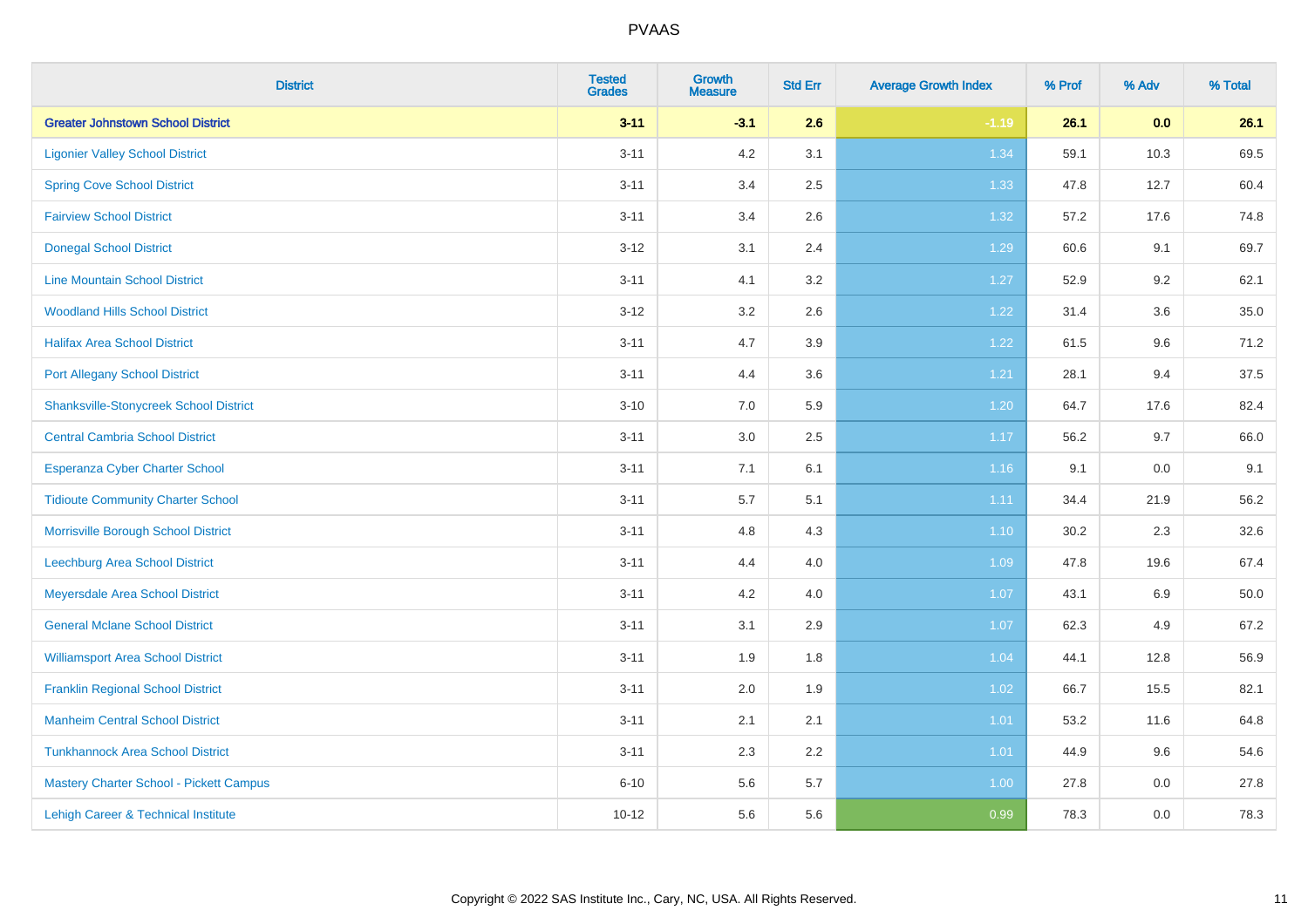| <b>District</b>                                | <b>Tested</b><br><b>Grades</b> | <b>Growth</b><br><b>Measure</b> | <b>Std Err</b> | <b>Average Growth Index</b> | % Prof | % Adv | % Total |
|------------------------------------------------|--------------------------------|---------------------------------|----------------|-----------------------------|--------|-------|---------|
| <b>Greater Johnstown School District</b>       | $3 - 11$                       | $-3.1$                          | 2.6            | $-1.19$                     | 26.1   | 0.0   | 26.1    |
| <b>Bensalem Township School District</b>       | $3 - 11$                       | 1.6                             | 1.6            | 0.98                        | 38.8   | 8.3   | 47.1    |
| <b>Hopewell Area School District</b>           | $3 - 11$                       | 2.6                             | 2.7            | 0.97                        | 58.4   | 4.0   | 62.4    |
| <b>Berlin Brothersvalley School District</b>   | $3 - 11$                       | 4.0                             | 4.2            | 0.96                        | 48.8   | 14.0  | 62.8    |
| <b>Clairton City School District</b>           | $3 - 11$                       | 3.5                             | 3.7            | 0.95                        | 13.4   | 0.0   | 13.4    |
| <b>Lower Moreland Township School District</b> | $3 - 11$                       | 2.0                             | 2.2            | 0.95                        | 62.8   | 17.0  | 79.8    |
| <b>Baldwin-Whitehall School District</b>       | $3 - 11$                       | 1.8                             | 1.9            | 0.94                        | 58.6   | 8.6   | 67.1    |
| <b>Keystone School District</b>                | $3 - 11$                       | 3.1                             | 3.3            | 0.94                        | 50.6   | 6.5   | 57.1    |
| <b>Bedford Area School District</b>            | $3 - 11$                       | 2.5                             | 2.6            | 0.93                        | 48.5   | 10.0  | 58.5    |
| Northwestern Lehigh School District            | $3 - 11$                       | 2.2                             | 2.3            | 0.93                        | 53.3   | 9.7   | 63.0    |
| West Jefferson Hills School District           | $3 - 11$                       | 1.8                             | 2.1            | 0.88                        | 55.7   | 20.8  | 76.4    |
| South Fayette Township School District         | $3 - 11$                       | 1.7                             | 2.0            | 0.88                        | 61.0   | 26.5  | 87.6    |
| <b>North Clarion County School District</b>    | $3 - 12$                       | 3.7                             | 4.3            | 0.85                        | 67.5   | 15.0  | 82.5    |
| <b>Marple Newtown School District</b>          | $3 - 11$                       | 2.0                             | 2.4            | 0.81                        | 57.6   | 12.8  | 70.4    |
| <b>Mcguffey School District</b>                | $3 - 11$                       | 2.1                             | 2.6            | 0.81                        | 57.7   | 3.1   | 60.8    |
| <b>Camp Hill School District</b>               | $3 - 12$                       | 2.3                             | 3.0            | 0.78                        | 53.6   | 17.5  | 71.1    |
| Urban Pathways 6-12 Charter School             | $6 - 11$                       | 4.8                             | 6.4            | 0.75                        | 28.6   | 0.0   | 28.6    |
| Southeastern Greene School District            | $3 - 10$                       | 3.3                             | 4.6            | $\overline{0.72}$           | 57.6   | 6.1   | 63.6    |
| <b>Harmony Area School District</b>            | $3 - 10$                       | 4.5                             | 6.3            | 0.72                        | 33.3   | 13.3  | 46.7    |
| <b>Athens Area School District</b>             | $3 - 11$                       | 1.6                             | 2.5            | 0.64                        | 46.9   | 7.6   | 54.5    |
| <b>United School District</b>                  | $3 - 11$                       | 2.1                             | 3.4            | 0.63                        | 60.3   | 6.6   | 66.9    |
| <b>Laurel School District</b>                  | $3 - 11$                       | 1.8                             | 3.1            | 0.59                        | 70.1   | 2.3   | 72.4    |
| <b>Commodore Perry School District</b>         | $3 - 11$                       | 3.2                             | 5.5            | 0.58                        | 58.3   | 0.0   | 58.3    |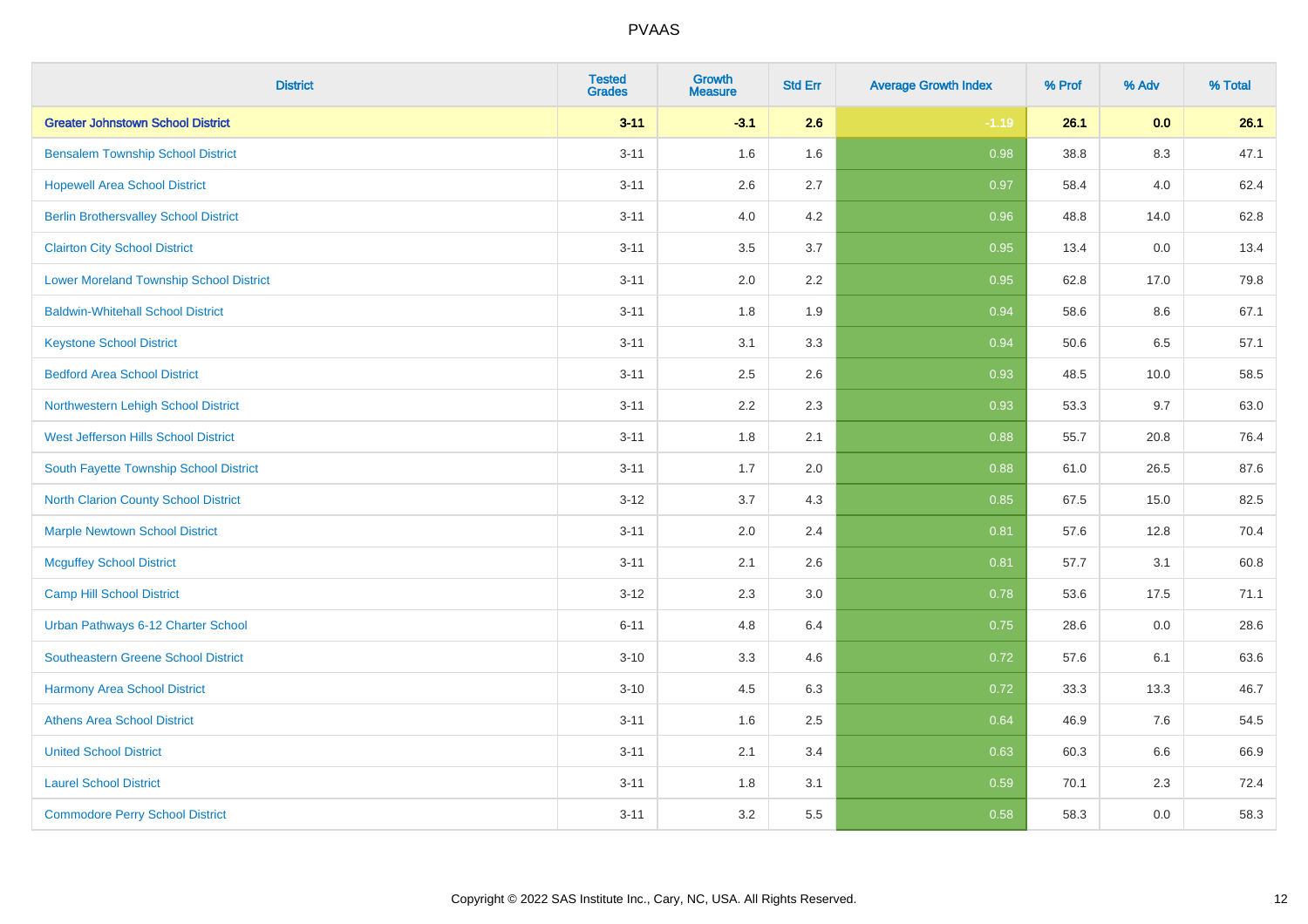| <b>District</b>                               | <b>Tested</b><br><b>Grades</b> | <b>Growth</b><br><b>Measure</b> | <b>Std Err</b> | <b>Average Growth Index</b> | % Prof | % Adv | % Total |
|-----------------------------------------------|--------------------------------|---------------------------------|----------------|-----------------------------|--------|-------|---------|
| <b>Greater Johnstown School District</b>      | $3 - 11$                       | $-3.1$                          | 2.6            | $-1.19$                     | 26.1   | 0.0   | 26.1    |
| <b>Forbes Road School District</b>            | $3 - 11$                       | 2.8                             | 5.1            | 0.56                        | 41.4   | 10.3  | 51.7    |
| <b>Schuylkill Valley School District</b>      | $3 - 11$                       | 1.4                             | 2.5            | 0.56                        | 55.1   | 10.2  | 65.3    |
| <b>Union School District</b>                  | $3-12$                         | 2.3                             | 4.2            | 0.54                        | 32.6   | 7.0   | 39.5    |
| <b>Radnor Township School District</b>        | $3 - 12$                       | 1.0                             | 2.1            | 0.50                        | 65.0   | 23.2  | 88.2    |
| <b>Hanover Area School District</b>           | $3 - 11$                       | 2.2                             | 4.6            | 0.48                        | 42.9   | 5.7   | 48.6    |
| <b>Purchase Line School District</b>          | $3 - 12$                       | 1.7                             | 3.5            | 0.47                        | 43.1   | 5.4   | 48.5    |
| <b>Upper Adams School District</b>            | $3 - 11$                       | 1.3                             | 2.9            | 0.47                        | 55.2   | 8.6   | 63.8    |
| <b>Roberto Clemente Charter School</b>        | $3-12$                         | 2.2                             | 4.9            | 0.45                        | 27.5   | 5.0   | 32.5    |
| <b>Union Area School District</b>             | $3 - 11$                       | 1.9                             | 4.3            | 0.44                        | 61.5   | 0.0   | 61.5    |
| Mastery Charter High School-Lenfest Campus    | $7 - 11$                       | 2.5                             | 5.7            | $\boxed{0.43}$              | 40.0   | 0.0   | 40.0    |
| <b>Galeton Area School District</b>           | $3 - 11$                       | 2.2                             | 5.3            | 0.42                        | 41.3   | 4.4   | 45.6    |
| <b>Newport School District</b>                | $3 - 12$                       | 1.4                             | 3.5            | 0.41                        | 51.5   | 10.3  | 61.8    |
| <b>Tussey Mountain School District</b>        | $3 - 12$                       | 1.5                             | 3.7            | 0.40                        | 38.6   | 1.8   | 40.4    |
| <b>South Eastern School District</b>          | $3 - 11$                       | 0.9                             | 2.4            | 0.39                        | 54.8   | 6.6   | 61.4    |
| <b>Gateway School District</b>                | $3 - 11$                       | 0.8                             | 2.2            | 0.38                        | 52.1   | 13.8  | 65.9    |
| <b>Wallingford-Swarthmore School District</b> | $3 - 10$                       | 0.9                             | 2.4            | 0.38                        | 64.4   | 22.7  | 87.1    |
| <b>Lakeland School District</b>               | $3 - 11$                       | 1.1                             | 2.8            | 0.38                        | 48.6   | 3.7   | 52.3    |
| <b>Lower Dauphin School District</b>          | $3 - 11$                       | 0.6                             | 1.9            | 0.33                        | 49.2   | 12.6  | 61.8    |
| <b>Wyomissing Area School District</b>        | $3 - 12$                       | $0.8\,$                         | 2.6            | 0.33                        | 55.7   | 17.6  | 73.3    |
| <b>Mastery Charter School - Thomas Campus</b> | $3 - 10$                       | 2.1                             | 6.2            | 0.33                        | 28.6   | 0.0   | 28.6    |
| Lehigh Valley Academy Regional Charter School | $3 - 11$                       | 0.7                             | 2.3            | 0.32                        | 46.3   | 5.0   | 51.4    |
| <b>Greater Latrobe School District</b>        | $3 - 11$                       | 0.6                             | 1.9            | 0.31                        | 55.5   | 14.1  | 69.5    |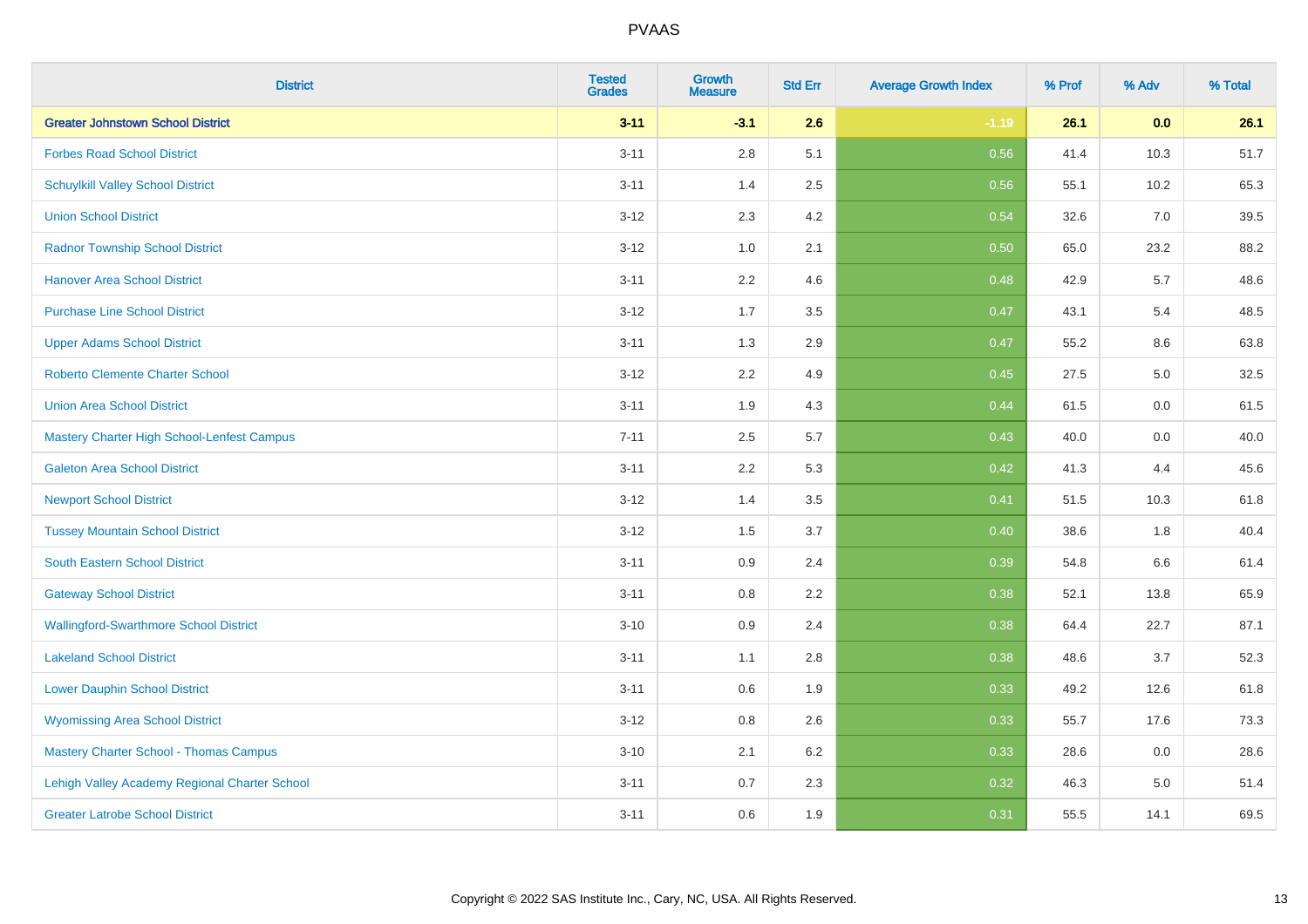| <b>District</b>                          | <b>Tested</b><br><b>Grades</b> | Growth<br><b>Measure</b> | <b>Std Err</b> | <b>Average Growth Index</b> | % Prof | % Adv   | % Total |
|------------------------------------------|--------------------------------|--------------------------|----------------|-----------------------------|--------|---------|---------|
| <b>Greater Johnstown School District</b> | $3 - 11$                       | $-3.1$                   | 2.6            | $-1.19$                     | 26.1   | 0.0     | 26.1    |
| <b>Greenville Area School District</b>   | $3 - 11$                       | 0.7                      | 2.9            | 0.26                        | 53.4   | 6.9     | 60.3    |
| <b>Bloomsburg Area School District</b>   | $3 - 10$                       | 0.7                      | 3.0            | 0.23                        | 55.9   | 11.8    | 67.6    |
| <b>Jersey Shore Area School District</b> | $3 - 11$                       | 0.5                      | 2.6            | 0.21                        | 47.1   | 9.2     | 56.2    |
| <b>Reynolds School District</b>          | $3 - 10$                       | 0.5                      | 3.4            | 0.16                        | 52.1   | 7.0     | 59.2    |
| <b>Brockway Area School District</b>     | $3 - 11$                       | 0.6                      | 3.6            | 0.16                        | 49.2   | 7.7     | 56.9    |
| Northern Lebanon School District         | $3 - 11$                       | 0.4                      | 2.5            | 0.15                        | 28.0   | 3.0     | 31.0    |
| <b>Danville Area School District</b>     | $3 - 11$                       | 0.4                      | 2.6            | 0.15                        | 57.4   | 18.4    | 75.7    |
| <b>Smethport Area School District</b>    | $3 - 12$                       | 0.6                      | 3.9            | 0.15                        | 37.0   | 1.8     | 38.9    |
| Insight PA Cyber Charter School          | $3 - 11$                       | 0.7                      | 5.7            | 0.12                        | 50.0   | 4.8     | 54.8    |
| <b>Hempfield School District</b>         | $3 - 11$                       | 0.1                      | 1.4            | 0.08                        | 58.2   | 9.9     | 68.2    |
| <b>West Branch Area School District</b>  | $3 - 11$                       | 0.2                      | 3.8            | 0.05                        | 47.2   | 1.9     | 49.1    |
| East Stroudsburg Area School District    | $3 - 11$                       | 0.1                      | 1.6            | 0.05                        | 45.8   | $7.8\,$ | 53.6    |
| <b>Wilkes-Barre Area School District</b> | $3 - 11$                       | 0.1                      | 3.2            | 0.02                        | 35.5   | 5.4     | 40.9    |
| <b>Susquenita School District</b>        | $3 - 11$                       | $-0.1$                   | 2.8            | $-0.01$                     | 47.7   | 10.1    | 57.8    |
| <b>Penn Cambria School District</b>      | $3 - 11$                       | $-0.0$                   | 2.7            | $-0.01$                     | 61.5   | 7.7     | 69.2    |
| <b>Kutztown Area School District</b>     | $3 - 12$                       | $-0.2$                   | 3.2            | $-0.05$                     | 55.4   | 13.3    | 68.7    |
| <b>Avella Area School District</b>       | $3 - 12$                       | $-0.3$                   | 4.7            | $-0.05$                     | 49.3   | 14.5    | 63.8    |
| <b>Mercer Area School District</b>       | $3 - 11$                       | $-0.2$                   | 3.3            | $-0.06$                     | 56.0   | 8.0     | 64.0    |
| <b>Warren County School District</b>     | $3 - 11$                       | $-0.1$                   | 1.8            | $-0.06$                     | 37.2   | 5.3     | 42.6    |
| <b>Chester-Upland School District</b>    | $3 - 11$                       | $-0.3$                   | 2.7            | $-0.09$                     | 13.8   | 0.8     | 14.6    |
| New Kensington-Arnold School District    | $3 - 11$                       | $-0.4$                   | 3.8            | $-0.10$                     | 40.7   | 3.7     | 44.4    |
| <b>Blue Ridge School District</b>        | $3 - 11$                       | $-0.5$                   | 3.6            | $-0.12$                     | 44.6   | 3.1     | 47.7    |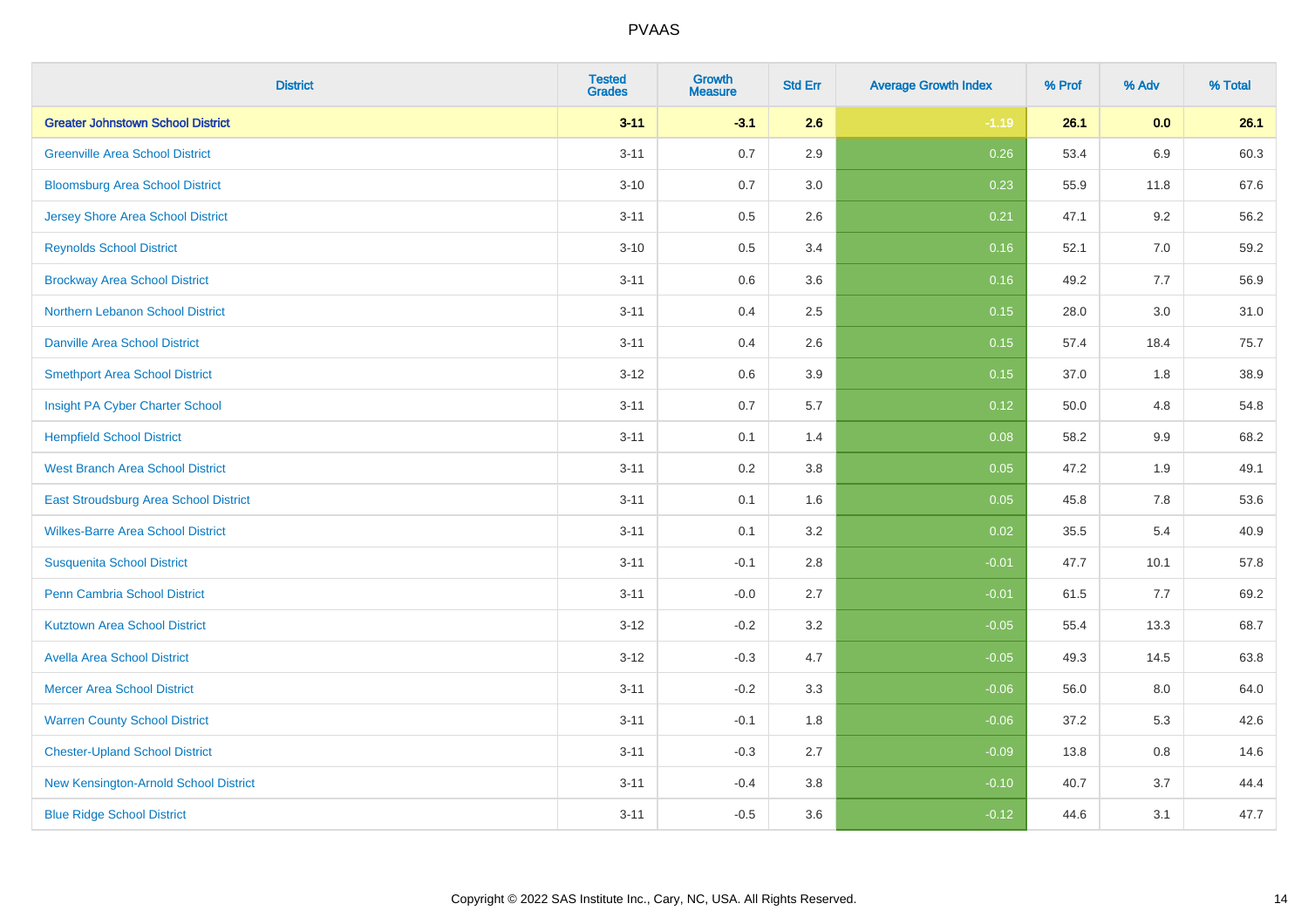| <b>District</b>                                    | <b>Tested</b><br><b>Grades</b> | <b>Growth</b><br><b>Measure</b> | <b>Std Err</b> | <b>Average Growth Index</b> | % Prof | % Adv | % Total |
|----------------------------------------------------|--------------------------------|---------------------------------|----------------|-----------------------------|--------|-------|---------|
| <b>Greater Johnstown School District</b>           | $3 - 11$                       | $-3.1$                          | 2.6            | $-1.19$                     | 26.1   | 0.0   | 26.1    |
| <b>Central Fulton School District</b>              | $3 - 11$                       | $-0.5$                          | 3.5            | $-0.14$                     | 51.4   | 8.6   | 60.0    |
| <b>Otto-Eldred School District</b>                 | $3 - 11$                       | $-0.7$                          | 4.2            | $-0.15$                     | 56.2   | 6.2   | 62.5    |
| <b>Oley Valley School District</b>                 | $3 - 11$                       | $-0.4$                          | 2.8            | $-0.15$                     | 43.1   | 12.9  | 56.0    |
| Philadelphia Electrical & Tech Charter High School | $10 - 10$                      | $-0.5$                          | 2.9            | $-0.15$                     | 8.8    | 0.0   | 8.8     |
| <b>Bellefonte Area School District</b>             | $3 - 11$                       | $-0.4$                          | 2.2            | $-0.17$                     | 47.6   | 10.6  | 58.2    |
| Southern Lehigh School District                    | $3 - 11$                       | $-0.4$                          | 2.3            | $-0.17$                     | 66.1   | 11.9  | 78.0    |
| <b>Crestwood School District</b>                   | $3 - 11$                       | $-0.4$                          | 2.4            | $-0.17$                     | 57.4   | 17.0  | 74.4    |
| <b>Achievement House Charter School</b>            | $7 - 11$                       | $-0.7$                          | 4.0            | $-0.17$                     | 32.5   | 2.6   | 35.1    |
| <b>Millville Area School District</b>              | $3 - 12$                       | $-0.9$                          | 4.7            | $-0.18$                     | 51.4   | 5.4   | 56.8    |
| <b>Mount Carmel Area School District</b>           | $3 - 11$                       | $-0.6$                          | 3.1            | $-0.18$                     | 45.3   | 2.1   | 47.4    |
| <b>Westinghouse Arts Academy Charter School</b>    | $9 - 10$                       | $-0.7$                          | 3.6            | $-0.19$                     | 59.2   | 8.4   | 67.6    |
| <b>Panther Valley School District</b>              | $3-12$                         | $-0.6$                          | 3.3            | $-0.19$                     | 47.9   | 4.3   | 52.1    |
| <b>Harrisburg City School District</b>             | $3 - 11$                       | $-0.4$                          | 2.1            | $-0.19$                     | 15.1   | 0.4   | 15.5    |
| <b>Girard School District</b>                      | $3 - 11$                       | $-0.6$                          | 2.7            | $-0.22$                     | 53.9   | 15.6  | 69.6    |
| <b>Lakeview School District</b>                    | $3 - 11$                       | $-0.9$                          | 3.7            | $-0.24$                     | 60.3   | 3.2   | 63.5    |
| <b>Glendale School District</b>                    | $3 - 10$                       | $-0.9$                          | 3.7            | $-0.24$                     | 50.0   | 5.4   | 55.4    |
| <b>Penn Manor School District</b>                  | $3 - 11$                       | $-0.4$                          | 1.6            | $-0.25$                     | 51.9   | 12.6  | 64.5    |
| <b>Tuscarora School District</b>                   | $3 - 11$                       | $-0.6$                          | 2.3            | $-0.27$                     | 45.1   | 8.1   | 53.2    |
| <b>Cornell School District</b>                     | $3 - 11$                       | $-1.6$                          | 5.0            | $-0.32$                     | 33.8   | 1.5   | 35.4    |
| <b>Albert Gallatin Area School District</b>        | $3 - 11$                       | $-0.8$                          | 2.4            | $-0.32$                     | 54.5   | 10.0  | 64.6    |
| Hope For Hyndman Charter School                    | $3 - 11$                       | $-2.0$                          | 6.1            | $-0.32$                     | 33.3   | 0.0   | 33.3    |
| <b>Palmerton Area School District</b>              | $3 - 11$                       | $-1.2$                          | 3.0            | $-0.39$                     | 57.4   | 5.0   | 62.4    |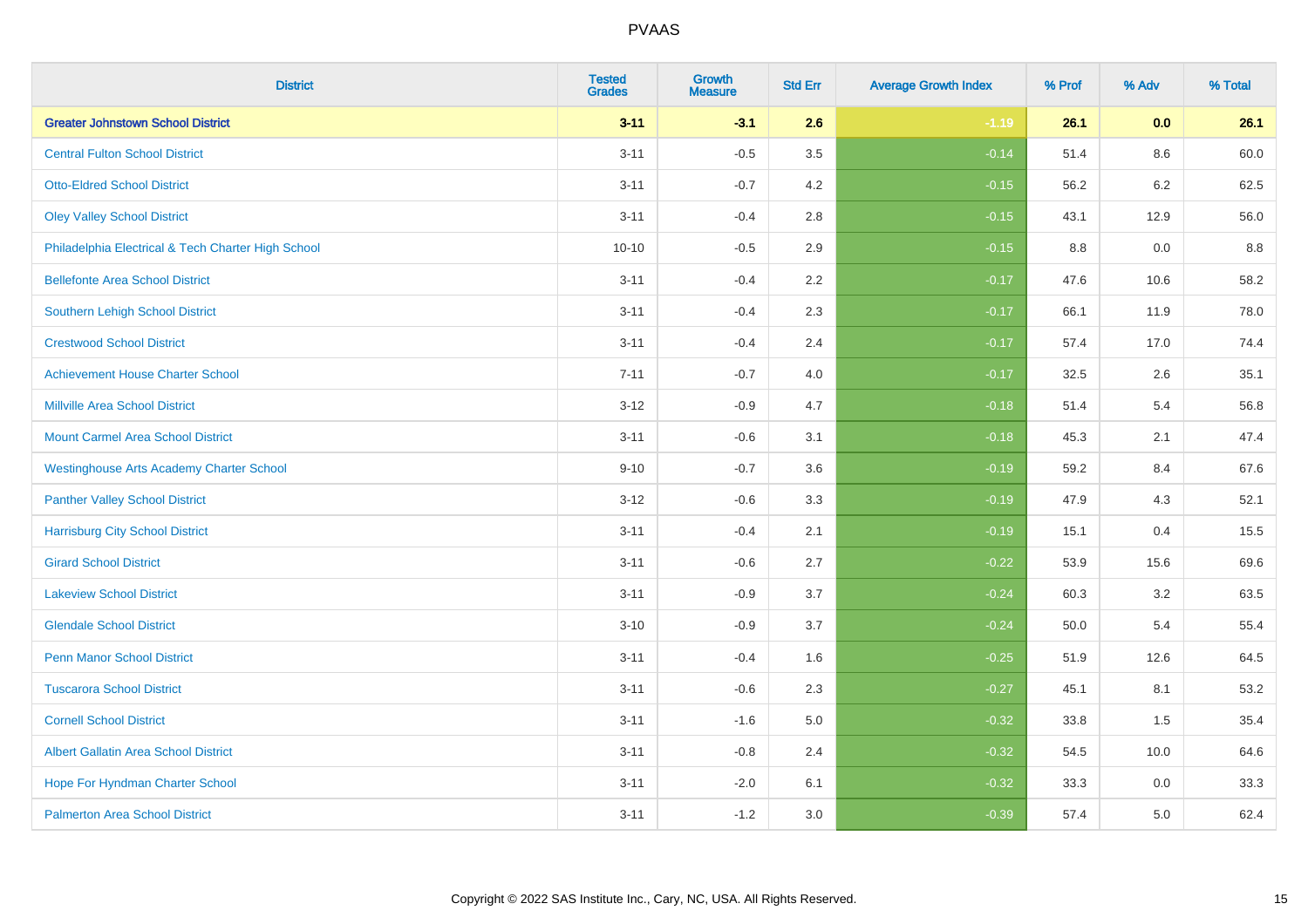| <b>District</b>                                         | <b>Tested</b><br><b>Grades</b> | Growth<br><b>Measure</b> | <b>Std Err</b> | <b>Average Growth Index</b> | % Prof | % Adv | % Total |
|---------------------------------------------------------|--------------------------------|--------------------------|----------------|-----------------------------|--------|-------|---------|
| <b>Greater Johnstown School District</b>                | $3 - 11$                       | $-3.1$                   | 2.6            | $-1.19$                     | 26.1   | 0.0   | 26.1    |
| <b>Bellwood-Antis School District</b>                   | $3 - 10$                       | $-1.2$                   | 3.2            | $-0.39$                     | 55.1   | 10.1  | 65.2    |
| <b>Sharpsville Area School District</b>                 | $3 - 11$                       | $-1.4$                   | 3.5            | $-0.40$                     | 55.2   | 13.4  | 68.7    |
| North Schuylkill School District                        | $3 - 11$                       | $-1.0$                   | 2.4            | $-0.42$                     | 41.8   | 5.1   | 46.8    |
| <b>Bangor Area School District</b>                      | $3 - 12$                       | $-0.9$                   | 2.0            | $-0.43$                     | 44.3   | 4.7   | 49.0    |
| <b>Shaler Area School District</b>                      | $3 - 11$                       | $-0.8$                   | 1.9            | $-0.43$                     | 49.1   | 9.6   | 58.7    |
| <b>Conewago Valley School District</b>                  | $3 - 12$                       | $-0.9$                   | 2.0            | $-0.45$                     | 51.7   | 9.6   | 61.3    |
| <b>Elizabethtown Area School District</b>               | $3 - 12$                       | $-0.9$                   | 1.9            | $-0.47$                     | 50.0   | 11.2  | 61.2    |
| Center For Student Learning Charter School At Pennsbury | $6 - 12$                       | $-2.9$                   | 6.1            | $-0.47$                     | 42.9   | 0.0   | 42.9    |
| South Side Area School District                         | $3 - 11$                       | $-1.6$                   | 3.3            | $-0.48$                     | 50.0   | 6.8   | 56.8    |
| <b>Wyoming Area School District</b>                     | $3 - 10$                       | $-1.3$                   | 2.6            | $-0.50$                     | 53.8   | 10.8  | 64.6    |
| Canon-Mcmillan School District                          | $3 - 11$                       | $-0.8$                   | 1.6            | $-0.50$                     | 58.7   | 15.9  | 74.6    |
| <b>Central Greene School District</b>                   | $3 - 11$                       | $-1.6$                   | 2.8            | $-0.55$                     | 54.2   | 2.8   | 57.0    |
| <b>Mid Valley School District</b>                       | $3 - 10$                       | $-1.7$                   | 3.0            | $-0.55$                     | 45.1   | 7.8   | 52.9    |
| <b>Manheim Township School District</b>                 | $3 - 12$                       | $-0.9$                   | 1.6            | $-0.58$                     | 53.2   | 15.5  | 68.7    |
| <b>Clarion-Limestone Area School District</b>           | $3 - 12$                       | $-2.5$                   | 4.1            | $-0.60$                     | 56.8   | 6.8   | 63.6    |
| <b>Burgettstown Area School District</b>                | $3 - 11$                       | $-2.1$                   | 3.4            | $-0.62$                     | 50.0   | 1.4   | 51.4    |
| <b>Susquehanna Community School District</b>            | $3 - 11$                       | $-2.8$                   | 4.2            | $-0.66$                     | 49.4   | 6.9   | 56.3    |
| <b>Fannett-Metal School District</b>                    | $3 - 11$                       | $-3.4$                   | 5.1            | $-0.67$                     | 38.7   | 8.1   | 46.8    |
| <b>Cheltenham School District</b>                       | $3 - 11$                       | $-1.4$                   | 2.1            | $-0.67$                     | 46.1   | 10.0  | 56.1    |
| <b>North Pocono School District</b>                     | $3 - 11$                       | $-2.3$                   | 3.4            | $-0.68$                     | 52.0   | 16.4  | 68.5    |
| Mt Lebanon School District                              | $3 - 11$                       | $-1.0$                   | 1.5            | $-0.70$                     | 61.9   | 24.0  | 85.9    |
| <b>Lehighton Area School District</b>                   | $3 - 11$                       | $-1.6$                   | 2.3            | $-0.70$                     | 51.1   | 5.6   | 56.7    |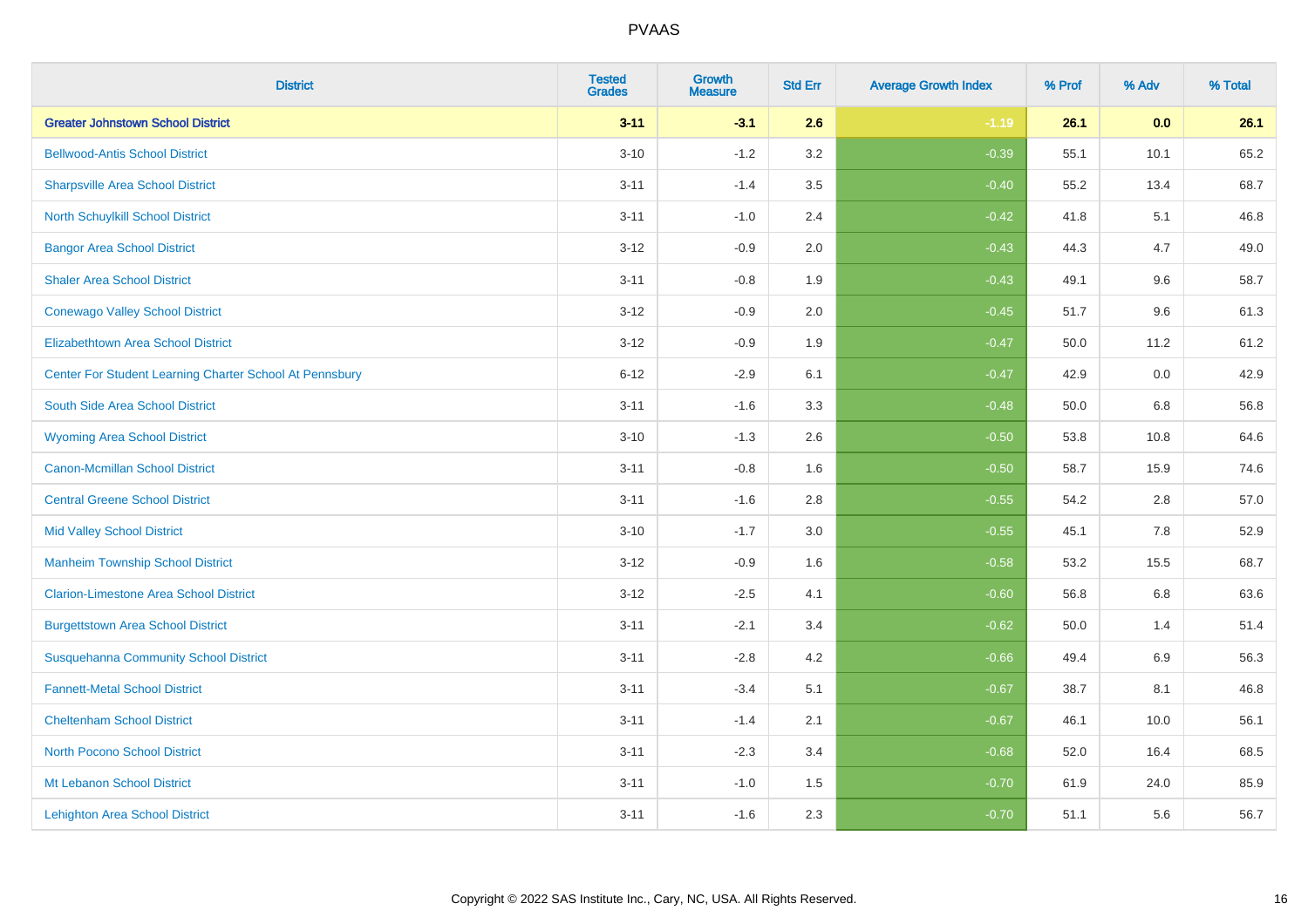| <b>District</b>                               | <b>Tested</b><br><b>Grades</b> | <b>Growth</b><br><b>Measure</b> | <b>Std Err</b> | <b>Average Growth Index</b> | % Prof | % Adv | % Total |
|-----------------------------------------------|--------------------------------|---------------------------------|----------------|-----------------------------|--------|-------|---------|
| <b>Greater Johnstown School District</b>      | $3 - 11$                       | $-3.1$                          | 2.6            | $-1.19$                     | 26.1   | 0.0   | 26.1    |
| Huntingdon Area School District               | $3 - 11$                       | $-2.0$                          | 2.7            | $-0.72$                     | 36.8   | 10.3  | 47.0    |
| <b>Bald Eagle Area School District</b>        | $3 - 11$                       | $-2.1$                          | 2.7            | $-0.75$                     | 48.4   | 9.4   | 57.7    |
| <b>Turkeyfoot Valley Area School District</b> | $3 - 12$                       | $-4.3$                          | 5.6            | $-0.76$                     | 22.0   | 5.1   | 27.1    |
| <b>Gillingham Charter School</b>              | $3 - 11$                       | $-4.4$                          | 5.6            | $-0.77$                     | 20.8   | 8.3   | 29.2    |
| <b>Conemaugh Valley School District</b>       | $3 - 12$                       | $-3.2$                          | 4.1            | $-0.78$                     | 48.2   | 5.6   | 53.7    |
| <b>Northeast Bradford School District</b>     | $3 - 10$                       | $-3.1$                          | 4.0            | $-0.78$                     | 33.9   | 3.4   | 37.3    |
| <b>Shenango Area School District</b>          | $3 - 11$                       | $-2.6$                          | 3.3            | $-0.79$                     | 50.6   | 13.9  | 64.6    |
| <b>Lebanon School District</b>                | $3 - 11$                       | $-1.6$                          | 1.9            | $-0.80$                     | 24.4   | 2.6   | 27.0    |
| <b>Forest Area School District</b>            | $3 - 11$                       | $-4.4$                          | 5.4            | $-0.81$                     | 36.2   | 2.1   | 38.3    |
| <b>Chartiers Valley School District</b>       | $3 - 11$                       | $-1.7$                          | 2.0            | $-0.81$                     | 54.7   | 8.4   | 63.1    |
| <b>Phoenixville Area School District</b>      | $3 - 11$                       | $-1.7$                          | 2.1            | $-0.83$                     | 59.9   | 10.6  | 70.5    |
| <b>Charleroi School District</b>              | $3 - 11$                       | $-2.6$                          | 3.0            | $-0.86$                     | 55.7   | 7.4   | 63.1    |
| <b>Montour School District</b>                | $3 - 11$                       | $-1.8$                          | 2.1            | $-0.88$                     | 61.4   | 15.1  | 76.5    |
| <b>Columbia Borough School District</b>       | $3-12$                         | $-3.1$                          | 3.5            | $-0.89$                     | 29.5   | 1.9   | 31.4    |
| <b>Sullivan County School District</b>        | $3 - 10$                       | $-4.0$                          | 4.4            | $-0.90$                     | 66.7   | 2.6   | 69.2    |
| <b>Austin Area School District</b>            | $3 - 11$                       | $-5.7$                          | 6.4            | $-0.90$                     | 33.3   | 5.6   | 38.9    |
| <b>Wyoming Valley West School District</b>    | $3 - 11$                       | $-2.2$                          | 2.4            | $-0.91$                     | 49.4   | 3.0   | 52.4    |
| Imhotep Institute Charter High School         | $9 - 11$                       | $-5.3$                          | 5.8            | $-0.92$                     | 25.0   | 0.0   | 25.0    |
| <b>North Hills School District</b>            | $3 - 11$                       | $-1.8$                          | 1.8            | $-0.96$                     | 59.1   | 14.1  | 73.2    |
| <b>Seneca Valley School District</b>          | $3 - 11$                       | $-1.4$                          | 1.4            | $-0.99$                     | 57.2   | 11.4  | 68.6    |
| <b>Valley Grove School District</b>           | $3 - 10$                       | $-3.7$                          | 3.7            | $-1.01$                     | 51.2   | 6.1   | 57.3    |
| <b>Lewisburg Area School District</b>         | $3 - 11$                       | $-2.7$                          | 2.6            | $-1.03$                     | 57.0   | 18.5  | 75.6    |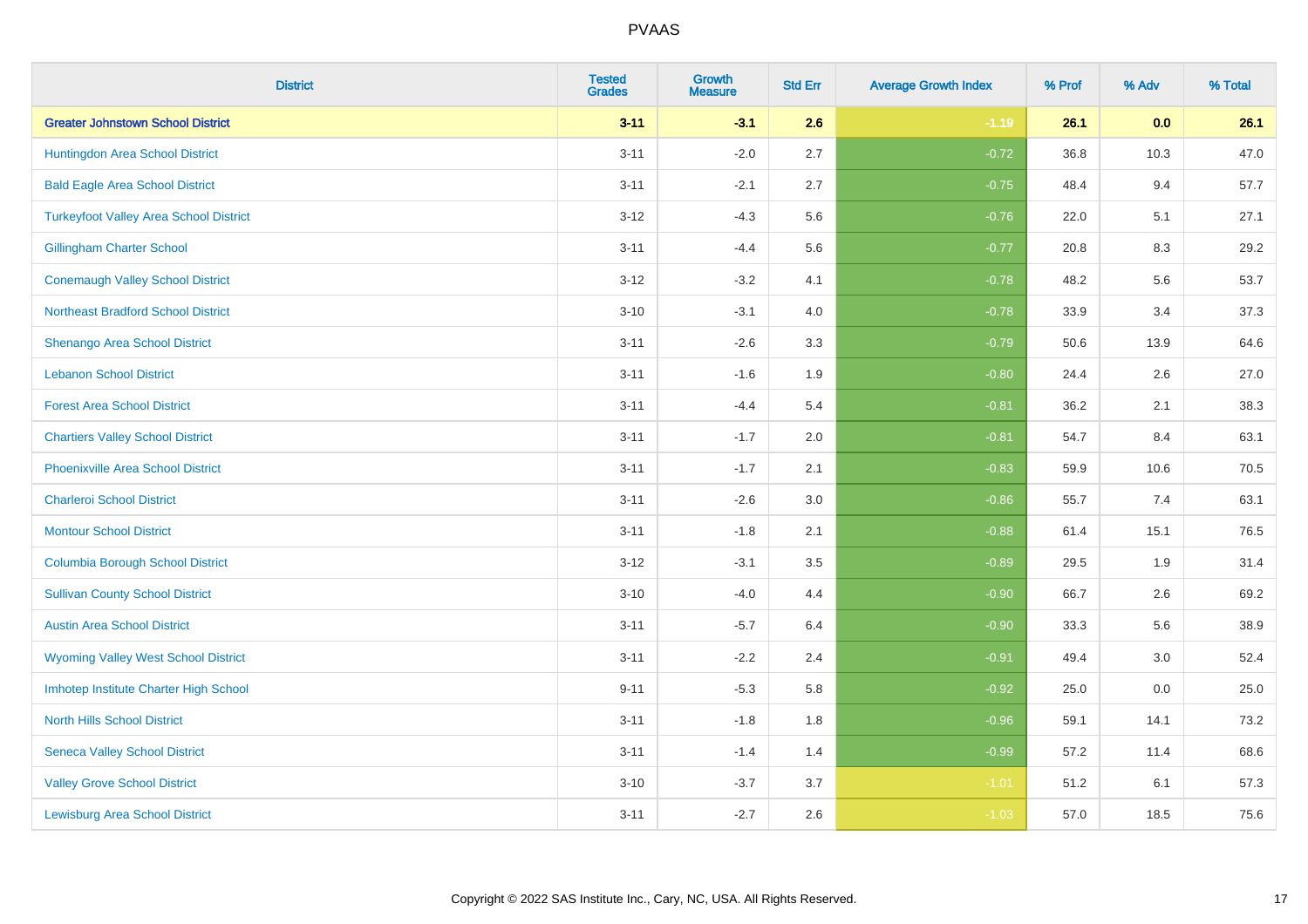| <b>District</b>                                | <b>Tested</b><br><b>Grades</b> | Growth<br><b>Measure</b> | <b>Std Err</b> | <b>Average Growth Index</b> | % Prof | % Adv   | % Total |
|------------------------------------------------|--------------------------------|--------------------------|----------------|-----------------------------|--------|---------|---------|
| <b>Greater Johnstown School District</b>       | $3 - 11$                       | $-3.1$                   | 2.6            | $-1.19$                     | 26.1   | 0.0     | 26.1    |
| <b>West Greene School District</b>             | $3 - 11$                       | $-4.5$                   | 4.3            | $-1.04$                     | 36.6   | 7.3     | 43.9    |
| <b>Quaker Valley School District</b>           | $3 - 11$                       | $-2.8$                   | 2.6            | $-1.08$                     | 55.2   | 13.2    | 68.4    |
| Oil City Area School District                  | $3 - 11$                       | $-2.9$                   | 2.6            | $-1.08$                     | 44.4   | 5.8     | 50.2    |
| <b>Conemaugh Township Area School District</b> | $3 - 12$                       | $-3.7$                   | 3.4            | $-1.09$                     | 53.8   | 17.6    | 71.4    |
| <b>Riverside School District</b>               | $3 - 11$                       | $-3.2$                   | 3.0            | $-1.09$                     | 43.0   | 9.0     | 52.0    |
| Juniata Valley School District                 | $3 - 11$                       | $-3.9$                   | 3.5            | $-1.10$                     | 44.4   | 3.5     | 47.8    |
| <b>Dallas School District</b>                  | $3 - 11$                       | $-2.5$                   | 2.2            | $-1.12$                     | 54.9   | 7.6     | 62.4    |
| Jeannette City School District                 | $3 - 11$                       | $-4.3$                   | 3.8            | $-1.13$                     | 46.7   | 7.5     | 54.2    |
| <b>Antietam School District</b>                | $3 - 10$                       | $-4.3$                   | 3.8            | $-1.13$                     | 36.4   | 5.4     | 41.8    |
| Kane Area School District                      | $3 - 10$                       | $-3.7$                   | 3.2            | $-1.17$                     | 39.5   | $9.9\,$ | 49.4    |
| <b>Chichester School District</b>              | $3 - 11$                       | $-2.7$                   | 2.3            | $-1.17$                     | 44.6   | 6.6     | 51.2    |
| <b>Chestnut Ridge School District</b>          | $3 - 12$                       | $-3.4$                   | 2.9            | $-1.17$                     | 46.6   | 5.8     | 52.4    |
| <b>Big Beaver Falls Area School District</b>   | $3 - 11$                       | $-3.9$                   | 3.3            | $-1.18$                     | 34.1   | 3.5     | 37.6    |
| <b>Greater Johnstown School District</b>       | $3 - 11$                       | $-3.1$                   | 2.6            | $-1.19$                     | 26.1   | 0.0     | 26.1    |
| <b>Riverview School District</b>               | $3 - 11$                       | $-4.6$                   | 3.8            | $-1.20$                     | 57.9   | 15.8    | 73.7    |
| <b>Scranton School District</b>                | $3 - 12$                       | $-2.9$                   | 2.4            | $-1.22$                     | 45.6   | 3.6     | 49.1    |
| <b>Elk Lake School District</b>                | $3 - 11$                       | $-4.0$                   | 3.3            | $-1.23$                     | 46.2   | 3.3     | 49.4    |
| <b>Apollo-Ridge School District</b>            | $3 - 12$                       | $-4.7$                   | 3.7            | $-1.24$                     | 50.0   | 10.0    | 60.0    |
| <b>Troy Area School District</b>               | $3 - 10$                       | $-4.3$                   | 3.4            | $-1.26$                     | 43.2   | 5.7     | 48.9    |
| <b>Bristol Borough School District</b>         | $3 - 12$                       | $-4.3$                   | 3.4            | $-1.27$                     | 39.7   | 1.3     | 41.0    |
| <b>Shade-Central City School District</b>      | $3 - 11$                       | $-5.9$                   | 4.6            | $-1.28$                     | 27.8   | 0.0     | 27.8    |
| <b>Ellwood City Area School District</b>       | $3 - 11$                       | $-4.2$                   | 3.2            | $-1.29$                     | 54.1   | 14.1    | 68.2    |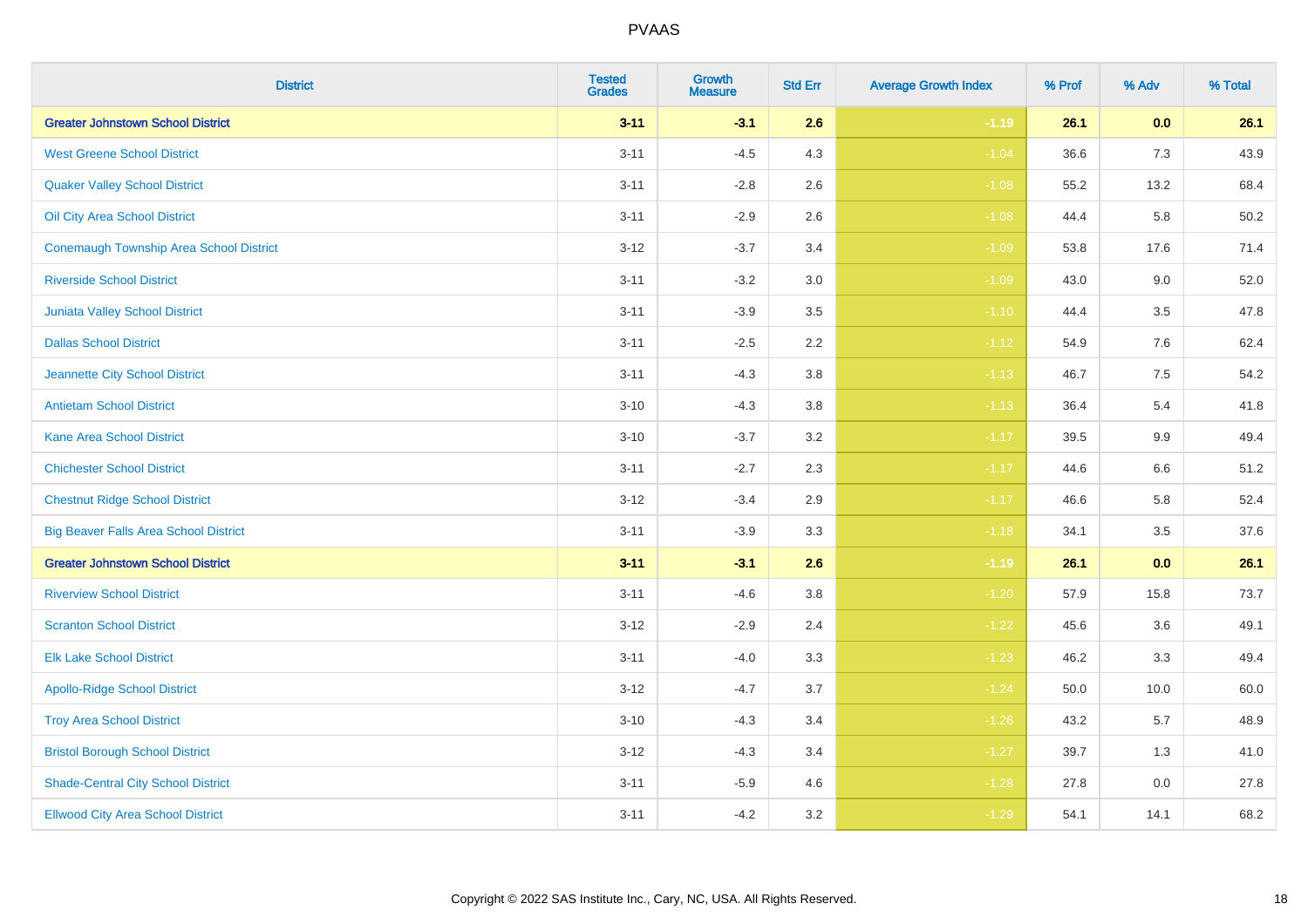| <b>District</b>                                                       | <b>Tested</b><br><b>Grades</b> | Growth<br><b>Measure</b> | <b>Std Err</b> | <b>Average Growth Index</b> | % Prof | % Adv   | % Total |
|-----------------------------------------------------------------------|--------------------------------|--------------------------|----------------|-----------------------------|--------|---------|---------|
| <b>Greater Johnstown School District</b>                              | $3 - 11$                       | $-3.1$                   | 2.6            | $-1.19$                     | 26.1   | 0.0     | 26.1    |
| <b>Cambria Heights School District</b>                                | $3 - 10$                       | $-4.1$                   | 3.1            | $-1.32$                     | 51.0   | 6.0     | 57.0    |
| <b>Ferndale Area School District</b>                                  | $3 - 10$                       | $-5.8$                   | 4.3            | $-1.33$                     | 40.0   | 0.0     | 40.0    |
| <b>Greencastle-Antrim School District</b>                             | $3 - 11$                       | $-3.0$                   | $2.2\,$        | $-1.36$                     | 62.4   | $9.9\,$ | 72.3    |
| <b>Westmont Hilltop School District</b>                               | $3 - 11$                       | $-4.0$                   | 2.8            | $-1.40$                     | 36.3   | 13.3    | 49.6    |
| <b>Claysburg-Kimmel School District</b>                               | $3 - 11$                       | $-5.7$                   | 4.0            | $-1.42$                     | 42.9   | 8.2     | 51.0    |
| <b>MaST Community Charter School</b>                                  | $3 - 10$                       | $-4.1$                   | 2.7            | $-1.52$                     | 44.0   | 9.5     | 53.4    |
| <b>Fort Cherry School District</b>                                    | $3 - 10$                       | $-5.9$                   | 3.8            | $-1.56$                     | 55.2   | 5.2     | 60.3    |
| <b>Tri-Valley School District</b>                                     | $3 - 10$                       | $-6.4$                   | 4.1            | $-1.57$                     | 37.0   | 4.4     | 41.3    |
| Preparatory Charter School Of Mathematics, Science, Tech, And Careers | $9 - 10$                       | $-4.0$                   | $2.5\,$        | $-1.59$                     | 15.0   | 0.0     | 15.0    |
| <b>Carbon Career &amp; Technical Institute</b>                        | $9 - 11$                       | $-5.7$                   | 3.6            | $-1.59$                     | 34.5   | 1.2     | 35.7    |
| <b>Shamokin Area School District</b>                                  | $3 - 11$                       | $-7.7$                   | 4.8            | $-1.60$                     | 38.1   | 3.2     | 41.3    |
| <b>Fairfield Area School District</b>                                 | $3 - 11$                       | $-5.6$                   | 3.4            | $-1.66$                     | 57.9   | 4.0     | 61.8    |
| <b>Pottstown School District</b>                                      | $3-12$                         | $-4.0$                   | 2.4            | $-1.68$                     | 29.8   | 1.2     | 31.0    |
| <b>Twin Valley School District</b>                                    | $3-12$                         | $-3.6$                   | 2.1            | $-1.69$                     | 49.6   | 7.1     | 56.8    |
| <b>East Pennsboro Area School District</b>                            | $3 - 11$                       | $-4.2$                   | 2.5            | $-1.71$                     | 60.8   | 8.5     | 69.3    |
| <b>Brentwood Borough School District</b>                              | $3 - 11$                       | $-5.3$                   | 3.0            | $-1.72$                     | 52.0   | 6.1     | 58.2    |
| Perseus House Charter School Of Excellence                            | $6 - 11$                       | $-5.2$                   | 3.0            | $-1.72$                     | 16.5   | 0.0     | 16.5    |
| <b>Old Forge School District</b>                                      | $3 - 12$                       | $-5.9$                   | 3.4            | $-1.73$                     | 52.9   | 7.1     | 60.0    |
| <b>Canton Area School District</b>                                    | $3 - 11$                       | $-5.5$                   | 3.2            | $-1.75$                     | 40.7   | 2.3     | 43.0    |
| <b>Washington School District</b>                                     | $3 - 11$                       | $-4.9$                   | 2.8            | $-1.76$                     | 30.1   | 2.4     | 32.5    |
| <b>Pequea Valley School District</b>                                  | $3 - 11$                       | $-5.8$                   | 3.2            | $-1.80$                     | 39.8   | 9.1     | 48.9    |
| <b>Pittston Area School District</b>                                  | $3 - 11$                       | $-10.1$                  | 5.6            | $-1.80$                     | 38.1   | 9.5     | 47.6    |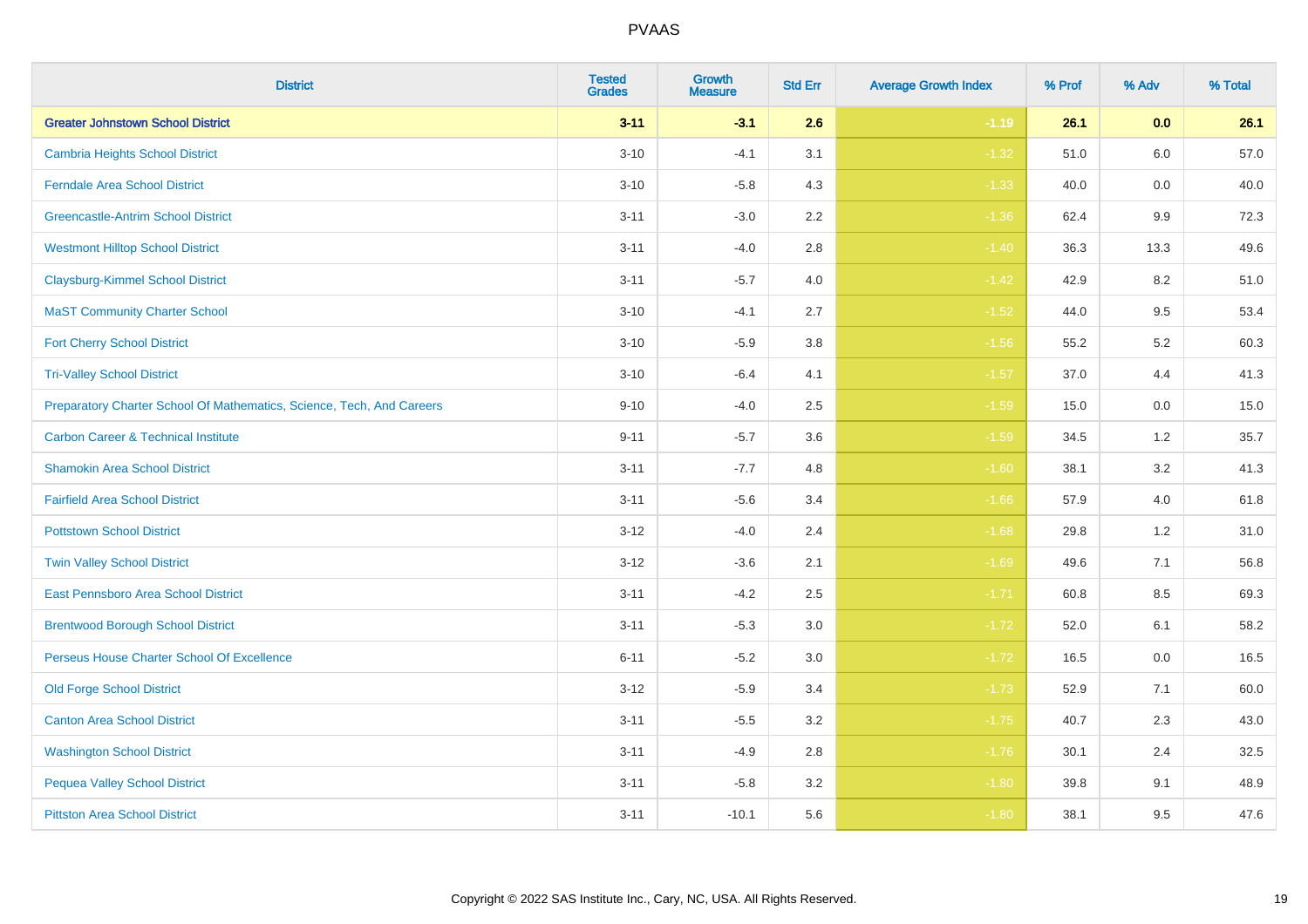| <b>District</b>                                   | <b>Tested</b><br><b>Grades</b> | <b>Growth</b><br><b>Measure</b> | <b>Std Err</b> | <b>Average Growth Index</b> | % Prof | % Adv   | % Total |
|---------------------------------------------------|--------------------------------|---------------------------------|----------------|-----------------------------|--------|---------|---------|
| <b>Greater Johnstown School District</b>          | $3 - 11$                       | $-3.1$                          | 2.6            | $-1.19$                     | 26.1   | 0.0     | 26.1    |
| <b>Brandywine Heights Area School District</b>    | $3 - 11$                       | $-4.9$                          | 2.7            | $-1.81$                     | 49.2   | $8.2\,$ | 57.4    |
| <b>Montrose Area School District</b>              | $3 - 10$                       | $-5.5$                          | 3.0            | $-1.82$                     | 46.7   | 5.4     | 52.2    |
| <b>Brownsville Area School District</b>           | $3 - 12$                       | $-7.2$                          | 3.9            | $-1.83$                     | 34.4   | 6.1     | 40.5    |
| <b>Central Columbia School District</b>           | $3 - 12$                       | $-4.8$                          | 2.6            | $-1.86$                     | 53.7   | 14.8    | 68.5    |
| <b>Kiski Area School District</b>                 | $3 - 11$                       | $-3.7$                          | 2.0            | $-1.86$                     | 57.4   | 10.4    | 67.8    |
| <b>East Allegheny School District</b>             | $3 - 11$                       | $-6.3$                          | 3.3            | $-1.87$                     | 31.9   | 9.7     | 41.7    |
| <b>Western Beaver County School District</b>      | $3 - 11$                       | $-7.8$                          | 4.2            | $-1.87$                     | 56.5   | 6.5     | 63.0    |
| <b>Greensburg Salem School District</b>           | $3 - 11$                       | $-4.4$                          | 2.4            | $-1.88$                     | 47.6   | 4.9     | 52.4    |
| <b>Gettysburg Area School District</b>            | $3 - 11$                       | $-4.0$                          | 2.1            | $-1.89$                     | 45.3   | 14.0    | 59.3    |
| <b>Mount Pleasant Area School District</b>        | $3 - 11$                       | $-5.0$                          | 2.6            | $-1.93$                     | 52.6   | 0.0     | 52.6    |
| <b>Somerset Area School District</b>              | $3 - 11$                       | $-4.4$                          | 2.3            | $-1.93$                     | 44.4   | 14.9    | 59.3    |
| <b>Bermudian Springs School District</b>          | $3 - 11$                       | $-5.5$                          | 2.9            | $-1.94$                     | 56.4   | 6.8     | 63.2    |
| <b>Forest City Regional School District</b>       | $3 - 12$                       | $-6.0$                          | 3.0            | $-1.96$                     | 44.1   | 0.0     | 44.1    |
| <b>Mount Union Area School District</b>           | $3 - 10$                       | $-6.1$                          | 3.1            | $-1.97$                     | 32.2   | 3.4     | 35.6    |
| <b>Upper Dauphin Area School District</b>         | $3 - 11$                       | $-6.3$                          | 3.2            | $-1.98$                     | 37.4   | 4.8     | 42.2    |
| The New Academy Charter School                    | $8 - 11$                       | $-10.4$                         | 5.2            | $-2.00$                     | 0.0    | 0.0     | $0.0\,$ |
| <b>Moshannon Valley School District</b>           | $3 - 10$                       | $-7.0$                          | 3.4            | $-2.01$                     | 48.5   | 0.0     | 48.5    |
| <b>California Area School District</b>            | $3 - 10$                       | $-7.3$                          | 3.6            | $-2.02$                     | 42.6   | 9.8     | 52.5    |
| <b>Corry Area School District</b>                 | $3 - 11$                       | $-5.3$                          | 2.6            | $-2.03$                     | 38.5   | 6.0     | 44.5    |
| Karns City Area School District                   | $3 - 11$                       | $-6.0$                          | 2.9            | $-2.03$                     | 53.1   | 8.3     | 61.5    |
| <b>Middletown Area School District</b>            | $3 - 11$                       | $-5.3$                          | 2.6            | $-2.05$                     | 46.4   | 5.3     | 51.7    |
| <b>Executive Education Academy Charter School</b> | $3 - 10$                       | $-6.5$                          | 3.1            | $-2.08$                     | 23.7   | 2.2     | 25.8    |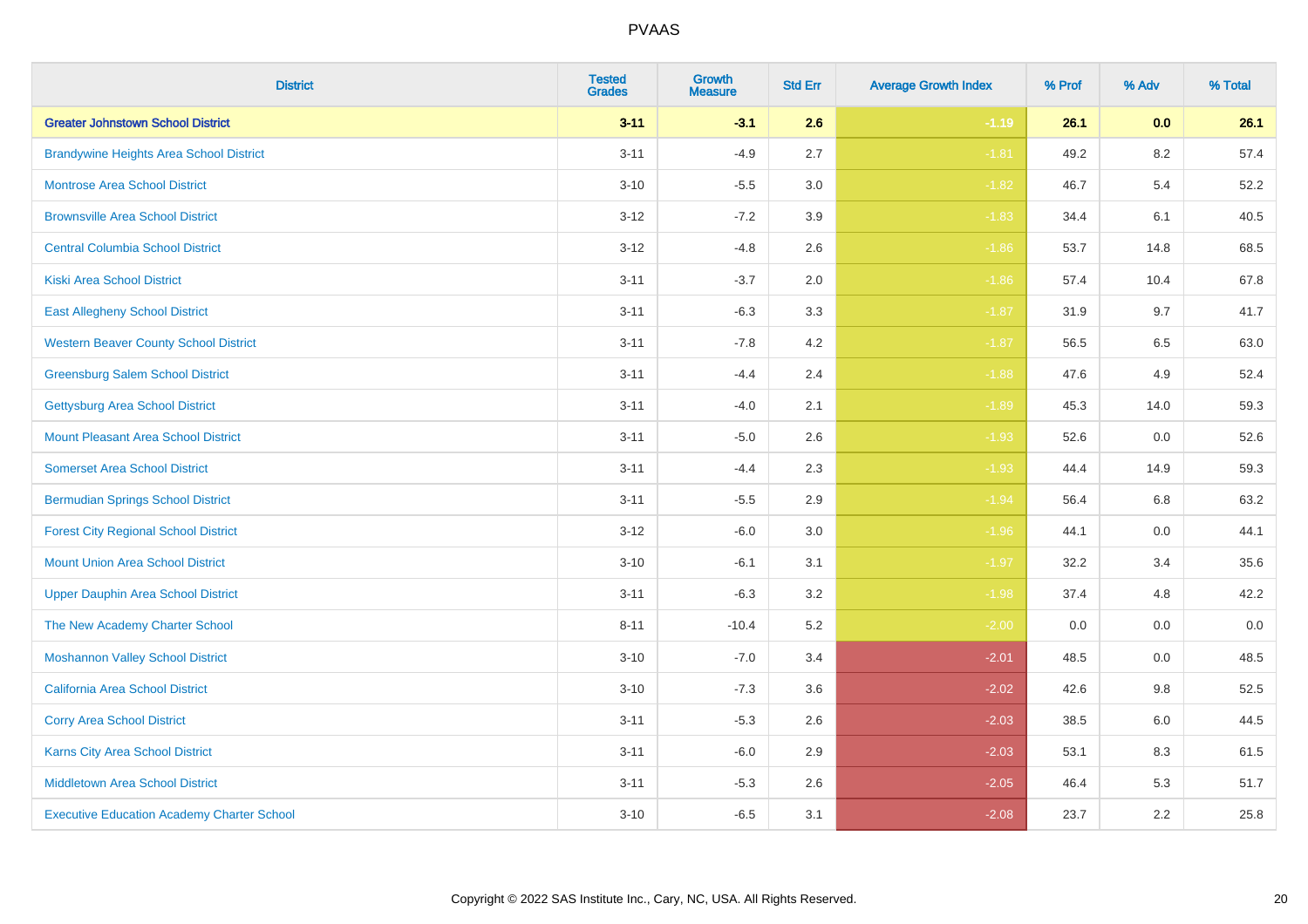| <b>District</b>                                 | <b>Tested</b><br><b>Grades</b> | <b>Growth</b><br><b>Measure</b> | <b>Std Err</b> | <b>Average Growth Index</b> | % Prof | % Adv   | % Total |
|-------------------------------------------------|--------------------------------|---------------------------------|----------------|-----------------------------|--------|---------|---------|
| <b>Greater Johnstown School District</b>        | $3 - 11$                       | $-3.1$                          | 2.6            | $-1.19$                     | 26.1   | 0.0     | 26.1    |
| <b>Williams Valley School District</b>          | $3 - 11$                       | $-7.3$                          | 3.4            | $-2.13$                     | 23.2   | 0.0     | 23.2    |
| <b>Aliquippa School District</b>                | $3 - 11$                       | $-9.0$                          | 4.2            | $-2.14$                     | 11.0   | 0.0     | 11.0    |
| <b>Crawford Central School District</b>         | $3 - 11$                       | $-4.7$                          | 2.2            | $-2.15$                     | 40.6   | 10.5    | 51.1    |
| Susquehanna Township School District            | $3 - 12$                       | $-5.8$                          | 2.7            | $-2.17$                     | 36.0   | 5.6     | 41.6    |
| <b>Perkiomen Valley School District</b>         | $3 - 11$                       | $-3.5$                          | 1.6            | $-2.18$                     | 53.8   | 13.4    | 67.2    |
| <b>Benton Area School District</b>              | $3 - 10$                       | $-9.7$                          | 4.5            | $-2.18$                     | 43.2   | 5.4     | 48.6    |
| Jim Thorpe Area School District                 | $3 - 11$                       | $-5.8$                          | 2.7            | $-2.19$                     | 33.3   | 7.4     | 40.7    |
| <b>Keystone Education Center Charter School</b> | $3 - 12$                       | $-12.9$                         | 5.9            | $-2.19$                     | 28.0   | 0.0     | 28.0    |
| <b>Muncy School District</b>                    | $3 - 11$                       | $-8.1$                          | 3.7            | $-2.21$                     | 42.0   | 3.8     | 45.8    |
| <b>West Middlesex Area School District</b>      | $3 - 10$                       | $-8.4$                          | 3.8            | $-2.21$                     | 34.9   | 2.8     | 37.6    |
| <b>York Co School Of Technology</b>             | $9 - 12$                       | $-3.8$                          | 1.7            | $-2.22$                     | 39.1   | 5.6     | 44.7    |
| <b>East Lycoming School District</b>            | $3 - 11$                       | $-6.0$                          | 2.7            | $-2.24$                     | 48.3   | 4.2     | 52.5    |
| <b>Windber Area School District</b>             | $3 - 11$                       | $-7.2$                          | 3.2            | $-2.24$                     | 55.4   | 7.2     | 62.6    |
| <b>Portage Area School District</b>             | $3 - 10$                       | $-8.1$                          | 3.6            | $-2.26$                     | 40.6   | 9.4     | 50.0    |
| <b>Oxford Area School District</b>              | $3 - 11$                       | $-4.3$                          | 1.9            | $-2.26$                     | 41.3   | $8.0\,$ | 49.3    |
| <b>Juniata County School District</b>           | $3 - 12$                       | $-4.9$                          | 2.1            | $-2.26$                     | 38.5   | 2.9     | 41.4    |
| <b>Indiana Area School District</b>             | $3 - 11$                       | $-5.3$                          | 2.3            | $-2.28$                     | 47.6   | 18.4    | 66.1    |
| South Williamsport Area School District         | $3 - 10$                       | $-5.7$                          | 2.5            | $-2.30$                     | 45.5   | 4.5     | 50.0    |
| Salisbury-Elk Lick School District              | $3 - 11$                       | $-13.5$                         | 5.9            | $-2.30$                     | 27.8   | 0.0     | 27.8    |
| <b>Upper Moreland Township School District</b>  | $3 - 11$                       | $-5.0$                          | 2.2            | $-2.31$                     | 57.9   | 4.0     | 61.9    |
| <b>Southmoreland School District</b>            | $3 - 11$                       | $-8.3$                          | 3.6            | $-2.32$                     | 56.8   | 7.2     | 64.0    |
| La Academia Partnership Charter School          | $6 - 11$                       | $-11.0$                         | 4.7            | $-2.34$                     | 6.8    | 0.0     | 6.8     |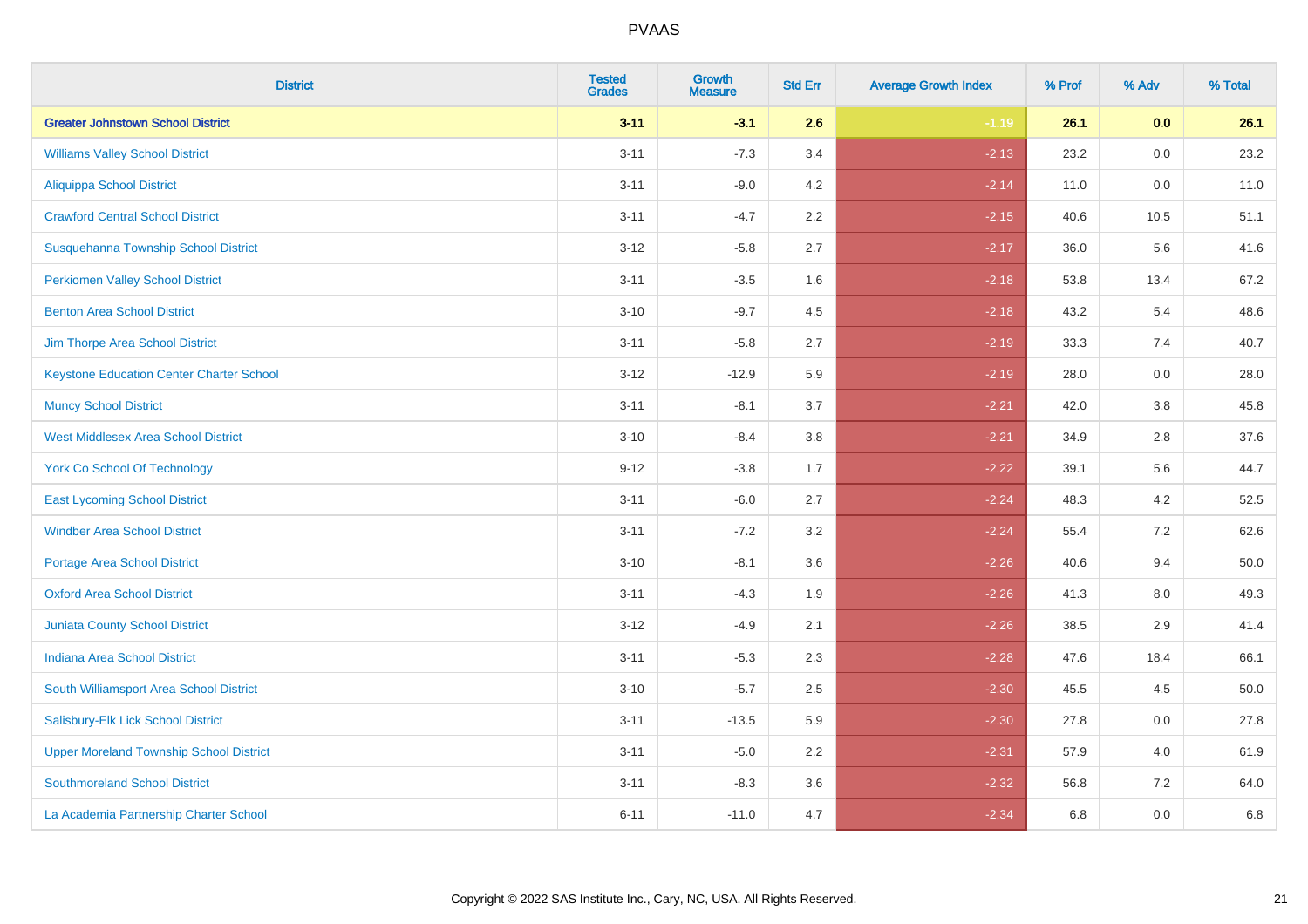| <b>District</b>                               | <b>Tested</b><br><b>Grades</b> | Growth<br><b>Measure</b> | <b>Std Err</b> | <b>Average Growth Index</b> | % Prof | % Adv   | % Total |
|-----------------------------------------------|--------------------------------|--------------------------|----------------|-----------------------------|--------|---------|---------|
| <b>Greater Johnstown School District</b>      | $3 - 11$                       | $-3.1$                   | 2.6            | $-1.19$                     | 26.1   | 0.0     | 26.1    |
| Jefferson-Morgan School District              | $3 - 10$                       | $-9.9$                   | 4.2            | $-2.35$                     | 43.8   | 4.2     | 47.9    |
| <b>Freedom Area School District</b>           | $3 - 11$                       | $-7.1$                   | 3.0            | $-2.37$                     | 43.8   | 4.2     | 47.9    |
| <b>Universal Audenried Charter School</b>     | $9 - 11$                       | $-5.8$                   | 2.4            | $-2.40$                     | 14.6   | 0.0     | 14.6    |
| <b>Chartiers-Houston School District</b>      | $3 - 10$                       | $-8.6$                   | 3.5            | $-2.41$                     | 59.7   | 4.5     | 64.2    |
| <b>Farrell Area School District</b>           | $3 - 11$                       | $-10.4$                  | 4.3            | $-2.41$                     | 19.0   | 0.0     | 19.0    |
| <b>Yough School District</b>                  | $3 - 10$                       | $-6.6$                   | 2.7            | $-2.43$                     | 50.8   | 4.0     | 54.8    |
| <b>Innovative Arts Academy Charter School</b> | $6 - 11$                       | $-9.1$                   | 3.7            | $-2.44$                     | 9.5    | 0.0     | 9.5     |
| <b>Mohawk Area School District</b>            | $3 - 11$                       | $-7.5$                   | 3.1            | $-2.45$                     | 49.4   | 11.0    | 60.4    |
| <b>Sugar Valley Rural Charter School</b>      | $3 - 11$                       | $-11.0$                  | 4.5            | $-2.46$                     | 14.9   | 0.0     | 14.9    |
| <b>Keystone Central School District</b>       | $3 - 11$                       | $-5.1$                   | 2.0            | $-2.46$                     | 44.7   | 4.6     | 49.4    |
| <b>Mahanoy Area School District</b>           | $3 - 10$                       | $-9.0$                   | 3.6            | $-2.49$                     | 26.2   | 1.6     | 27.9    |
| <b>North Star School District</b>             | $3 - 11$                       | $-8.7$                   | 3.5            | $-2.51$                     | 47.8   | $6.0\,$ | 53.7    |
| <b>Slippery Rock Area School District</b>     | $3 - 11$                       | $-6.3$                   | 2.5            | $-2.51$                     | 56.2   | 9.5     | 65.7    |
| <b>Blue Mountain School District</b>          | $3 - 10$                       | $-5.8$                   | 2.3            | $-2.56$                     | 46.6   | 8.5     | 55.1    |
| <b>Northwest Area School District</b>         | $3 - 10$                       | $-10.0$                  | 3.8            | $-2.59$                     | 34.6   | 7.3     | 41.8    |
| <b>Coatesville Area School District</b>       | $3 - 11$                       | $-4.4$                   | 1.7            | $-2.62$                     | 36.3   | 4.2     | 40.5    |
| <b>Dunmore School District</b>                | $3 - 11$                       | $-7.7$                   | 2.9            | $-2.62$                     | 34.0   | 7.2     | 41.2    |
| Northern Tioga School District                | $3 - 12$                       | $-7.5$                   | 2.8            | $-2.64$                     | 54.0   | 1.2     | 55.2    |
| <b>New Castle Area School District</b>        | $3 - 12$                       | $-6.4$                   | 2.4            | $-2.66$                     | 32.5   | 4.3     | 36.8    |
| <b>Pine Grove Area School District</b>        | $3 - 11$                       | $-7.7$                   | 2.9            | $-2.66$                     | 42.3   | 7.7     | 50.0    |
| <b>Harbor Creek School District</b>           | $3 - 11$                       | $-7.1$                   | 2.7            | $-2.67$                     | 48.8   | 15.2    | 64.0    |
| <b>Blairsville-Saltsburg School District</b>  | $3 - 11$                       | $-8.0$                   | 3.0            | $-2.68$                     | 37.3   | 7.0     | 44.3    |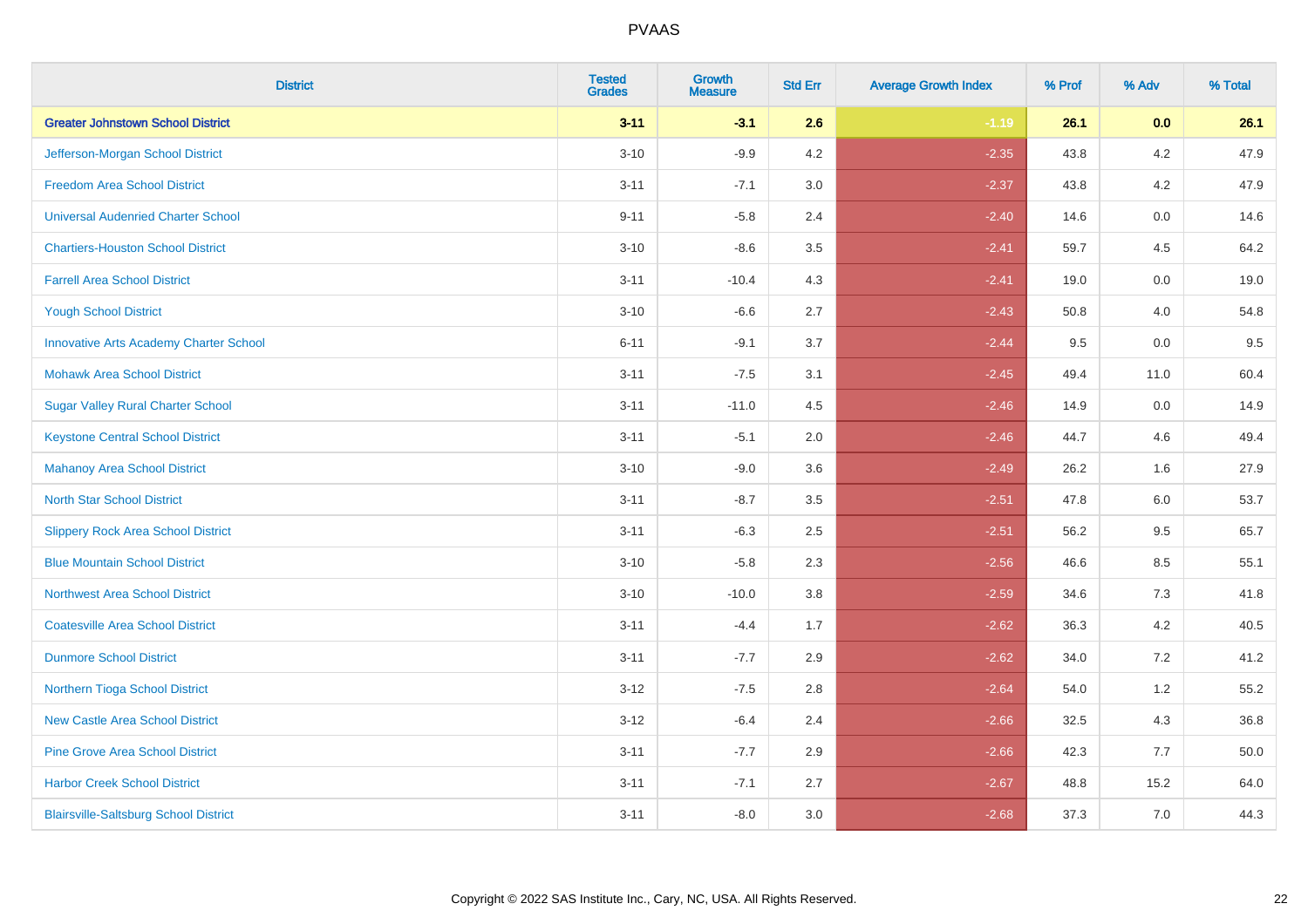| <b>District</b>                             | <b>Tested</b><br><b>Grades</b> | <b>Growth</b><br><b>Measure</b> | <b>Std Err</b> | <b>Average Growth Index</b> | % Prof | % Adv | % Total |
|---------------------------------------------|--------------------------------|---------------------------------|----------------|-----------------------------|--------|-------|---------|
| <b>Greater Johnstown School District</b>    | $3 - 11$                       | $-3.1$                          | 2.6            | $-1.19$                     | 26.1   | 0.0   | 26.1    |
| South Allegheny School District             | $3 - 11$                       | $-8.8$                          | 3.2            | $-2.70$                     | 40.5   | 0.0   | 40.5    |
| <b>Quakertown Community School District</b> | $3 - 12$                       | $-4.4$                          | 1.6            | $-2.70$                     | 56.5   | 10.0  | 66.6    |
| <b>Trinity Area School District</b>         | $3 - 11$                       | $-5.4$                          | 2.0            | $-2.71$                     | 48.3   | 11.8  | 60.1    |
| <b>Propel Charter School-Montour</b>        | $3 - 10$                       | $-10.7$                         | 3.9            | $-2.71$                     | 13.7   | 0.0   | 13.7    |
| <b>Forest Hills School District</b>         | $3 - 11$                       | $-7.3$                          | 2.7            | $-2.74$                     | 41.1   | 13.7  | 54.8    |
| <b>Highlands School District</b>            | $3 - 11$                       | $-7.4$                          | 2.7            | $-2.76$                     | 44.4   | 3.7   | 48.2    |
| <b>Redbank Valley School District</b>       | $3 - 11$                       | $-9.5$                          | 3.4            | $-2.77$                     | 31.5   | 4.9   | 36.4    |
| <b>Carlisle Area School District</b>        | $3 - 11$                       | $-5.3$                          | 1.9            | $-2.81$                     | 54.0   | 6.3   | 60.3    |
| <b>Carmichaels Area School District</b>     | $3 - 10$                       | $-9.3$                          | 3.3            | $-2.81$                     | 35.1   | 1.4   | 36.5    |
| <b>Nazareth Area School District</b>        | $3 - 11$                       | $-4.7$                          | 1.7            | $-2.82$                     | 59.2   | 9.9   | 69.0    |
| <b>Northern Potter School District</b>      | $3-12$                         | $-13.1$                         | 4.6            | $-2.84$                     | 37.5   | 0.0   | 37.5    |
| <b>Propel Charter School-Homestead</b>      | $3 - 11$                       | $-11.7$                         | 4.1            | $-2.84$                     | 15.9   | 0.0   | 15.9    |
| <b>Union City Area School District</b>      | $3 - 12$                       | $-10.2$                         | 3.6            | $-2.87$                     | 42.9   | 3.2   | 46.0    |
| <b>Rochester Area School District</b>       | $3 - 11$                       | $-13.2$                         | 4.6            | $-2.89$                     | 19.5   | 1.3   | 20.8    |
| <b>Conneaut School District</b>             | $3 - 12$                       | $-7.5$                          | 2.6            | $-2.91$                     | 38.4   | 7.4   | 45.8    |
| <b>Easton Area School District</b>          | $3 - 12$                       | $-4.1$                          | 1.4            | $-2.91$                     | 39.9   | 4.0   | 43.9    |
| <b>Penn Hills School District</b>           | $3 - 11$                       | $-7.6$                          | 2.6            | $-2.94$                     | 33.1   | 0.7   | 33.8    |
| <b>North East School District</b>           | $3 - 11$                       | $-9.3$                          | 3.1            | $-3.02$                     | 62.6   | 14.4  | 77.0    |
| <b>Pittsburgh School District</b>           | $3 - 11$                       | $-3.3$                          | 1.1            | $-3.04$                     | 33.9   | 8.2   | 42.1    |
| Philadelphia Academy Charter School         | $3 - 11$                       | $-8.9$                          | 2.9            | $-3.04$                     | 50.5   | 2.9   | 53.4    |
| <b>Palisades School District</b>            | $3 - 11$                       | $-8.7$                          | 2.8            | $-3.06$                     | 53.8   | 6.7   | 60.5    |
| <b>Dubois Area School District</b>          | $3 - 11$                       | $-6.2$                          | 2.0            | $-3.07$                     | 50.9   | 13.4  | 64.3    |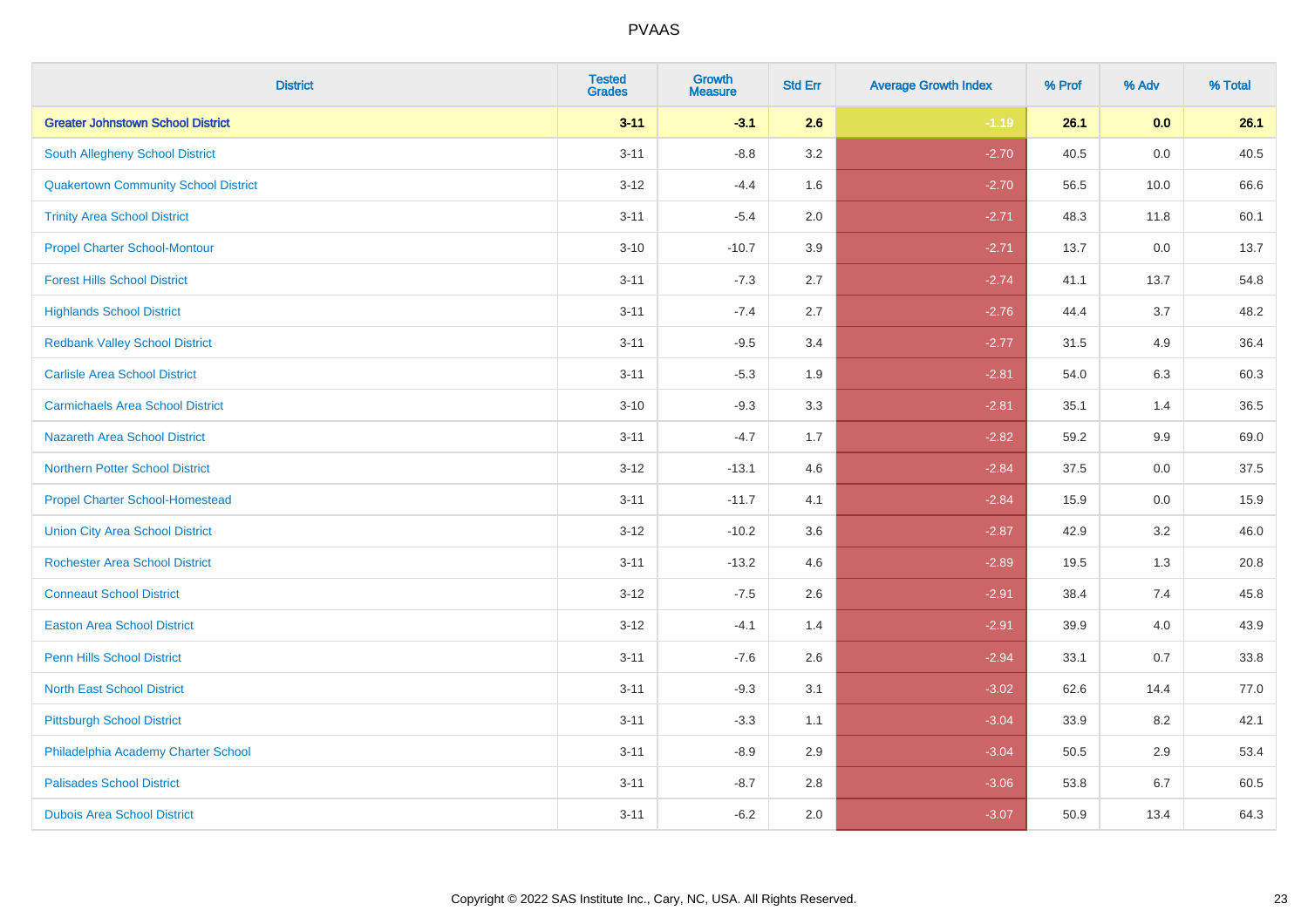| <b>District</b>                               | <b>Tested</b><br><b>Grades</b> | <b>Growth</b><br><b>Measure</b> | <b>Std Err</b> | <b>Average Growth Index</b> | % Prof | % Adv   | % Total |
|-----------------------------------------------|--------------------------------|---------------------------------|----------------|-----------------------------|--------|---------|---------|
| <b>Greater Johnstown School District</b>      | $3 - 11$                       | $-3.1$                          | 2.6            | $-1.19$                     | 26.1   | 0.0     | 26.1    |
| <b>Wallenpaupack Area School District</b>     | $3 - 11$                       | $-7.1$                          | 2.3            | $-3.09$                     | 40.8   | 2.4     | 43.1    |
| <b>Boyertown Area School District</b>         | $3 - 11$                       | $-4.7$                          | 1.5            | $-3.17$                     | 55.2   | 11.3    | 66.5    |
| <b>Waynesboro Area School District</b>        | $3-12$                         | $-6.1$                          | 1.9            | $-3.20$                     | 50.0   | 6.8     | 56.8    |
| <b>Tamaqua Area School District</b>           | $3 - 12$                       | $-8.2$                          | 2.5            | $-3.24$                     | 44.5   | 1.9     | 46.4    |
| Maritime Academy Charter School               | $3 - 10$                       | $-11.4$                         | 3.5            | $-3.29$                     | 15.2   | 0.0     | 15.2    |
| <b>Neshannock Township School District</b>    | $3 - 10$                       | $-9.7$                          | 2.9            | $-3.34$                     | 62.4   | 5.6     | 67.9    |
| <b>Steelton-Highspire School District</b>     | $3 - 11$                       | $-11.8$                         | 3.5            | $-3.40$                     | 14.5   | 0.0     | 14.5    |
| <b>Elizabeth Forward School District</b>      | $3 - 11$                       | $-8.4$                          | 2.4            | $-3.41$                     | 51.7   | 4.0     | 55.7    |
| <b>Interboro School District</b>              | $3-12$                         | $-7.3$                          | 2.1            | $-3.43$                     | 46.6   | 4.8     | 51.4    |
| <b>Williamsburg Community School District</b> | $3 - 11$                       | $-14.3$                         | 4.1            | $-3.48$                     | 28.3   | 0.0     | 28.3    |
| Penn-Delco School District                    | $3 - 11$                       | $-6.8$                          | 1.9            | $-3.51$                     | 46.6   | 3.2     | 49.8    |
| <b>Milton Area School District</b>            | $3 - 11$                       | $-8.7$                          | 2.5            | $-3.52$                     | 45.4   | 6.9     | 52.3    |
| <b>Moniteau School District</b>               | $3 - 11$                       | $-11.8$                         | 3.3            | $-3.56$                     | 50.0   | 6.3     | 56.3    |
| <b>Clearfield Area School District</b>        | $3 - 10$                       | $-9.4$                          | 2.6            | $-3.56$                     | 43.0   | 3.1     | 46.1    |
| <b>Ridgway Area School District</b>           | $3 - 11$                       | $-14.5$                         | 4.1            | $-3.56$                     | 49.0   | $9.8\,$ | 58.8    |
| <b>Berwick Area School District</b>           | $3 - 11$                       | $-9.3$                          | 2.6            | $-3.59$                     | 42.1   | 5.5     | 47.6    |
| Johnsonburg Area School District              | $3 - 11$                       | $-14.1$                         | 3.9            | $-3.62$                     | 54.0   | 4.6     | 58.6    |
| Propel Charter School - Braddock Hills        | $3 - 11$                       | $-13.6$                         | 3.6            | $-3.81$                     | 9.7    | 1.6     | 11.3    |
| <b>Northern Lehigh School District</b>        | $3-12$                         | $-10.4$                         | 2.7            | $-3.82$                     | 28.0   | 9.3     | 37.3    |
| <b>Bradford Area School District</b>          | $3-12$                         | $-9.3$                          | 2.4            | $-3.87$                     | 45.8   | 8.3     | 54.2    |
| <b>Marion Center Area School District</b>     | $3 - 10$                       | $-12.0$                         | 3.1            | $-3.87$                     | 33.7   | 1.1     | 34.8    |
| <b>Minersville Area School District</b>       | $3 - 11$                       | $-14.4$                         | 3.7            | $-3.90$                     | 39.3   | 3.3     | 42.6    |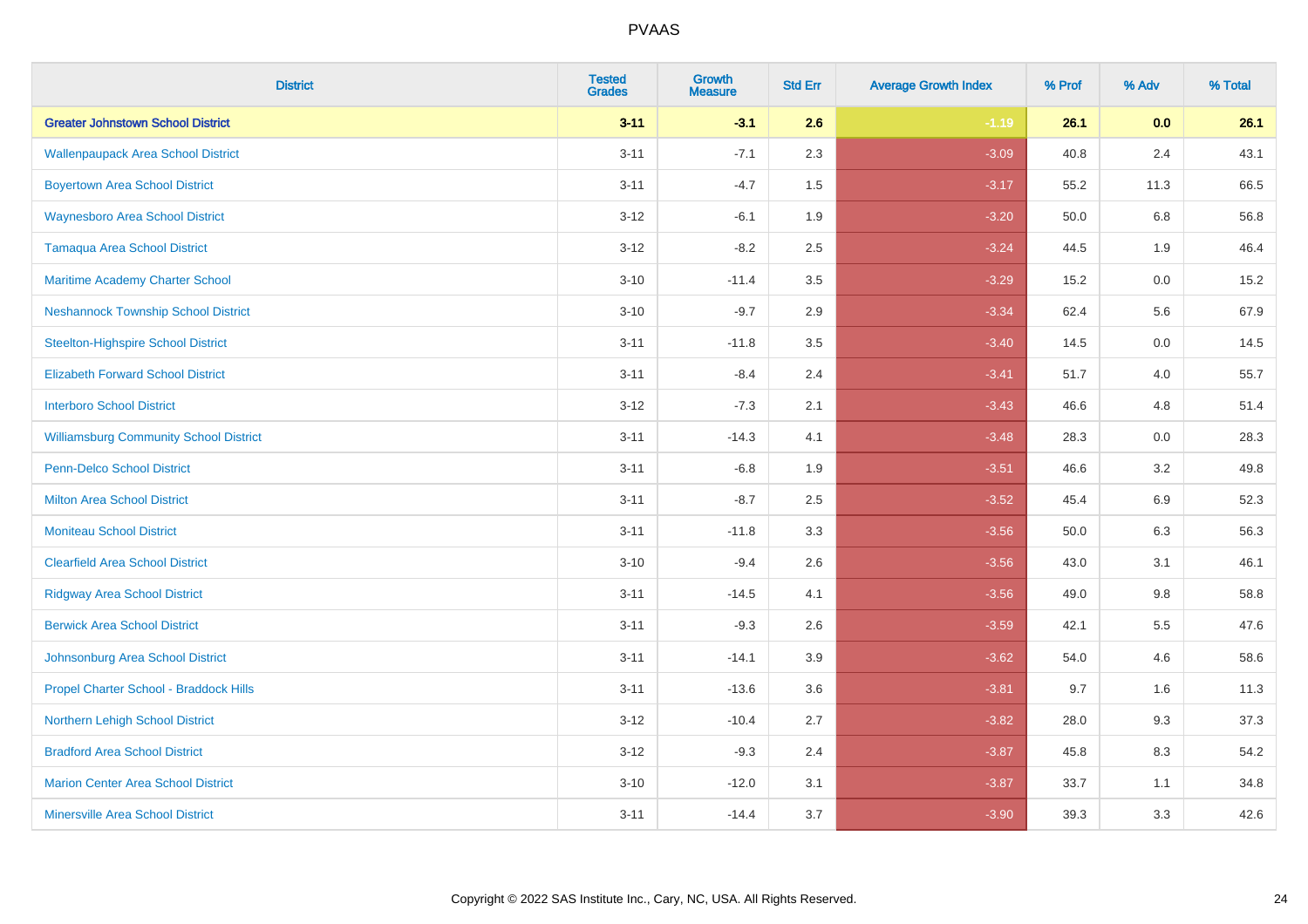| <b>District</b>                                | <b>Tested</b><br><b>Grades</b> | <b>Growth</b><br><b>Measure</b> | <b>Std Err</b> | <b>Average Growth Index</b> | % Prof | % Adv   | % Total |
|------------------------------------------------|--------------------------------|---------------------------------|----------------|-----------------------------|--------|---------|---------|
| <b>Greater Johnstown School District</b>       | $3 - 11$                       | $-3.1$                          | 2.6            | $-1.19$                     | 26.1   | 0.0     | 26.1    |
| Southern Huntingdon County School District     | $3 - 11$                       | $-12.9$                         | 3.2            | $-3.98$                     | 32.5   | $2.5\,$ | 35.0    |
| <b>Big Spring School District</b>              | $3 - 11$                       | $-9.8$                          | 2.4            | $-4.00$                     | 38.6   | 8.9     | 47.5    |
| Catasauqua Area School District                | $3 - 12$                       | $-12.1$                         | 3.0            | $-4.00$                     | 36.8   | 7.6     | 44.3    |
| <b>Avonworth School District</b>               | $3 - 10$                       | $-12.6$                         | 3.1            | $-4.01$                     | 59.8   | 4.6     | 64.4    |
| <b>Wellsboro Area School District</b>          | $3 - 11$                       | $-12.4$                         | 3.0            | $-4.11$                     | 49.2   | 11.9    | 61.1    |
| Columbia-Montour AVTS                          | $9 - 10$                       | $-12.5$                         | 3.0            | $-4.16$                     | 22.3   | 0.6     | 22.9    |
| Jefferson County-Dubois AVTS                   | $9 - 11$                       | $-16.2$                         | 3.9            | $-4.16$                     | 23.0   | 0.0     | 23.0    |
| <b>West Mifflin Area School District</b>       | $3 - 12$                       | $-12.3$                         | 2.9            | $-4.22$                     | 39.7   | 10.3    | 50.0    |
| <b>South Park School District</b>              | $3 - 11$                       | $-11.3$                         | 2.7            | $-4.23$                     | 53.5   | 13.7    | 67.3    |
| Southern Tioga School District                 | $3 - 11$                       | $-11.5$                         | 2.7            | $-4.25$                     | 47.8   | 6.4     | 54.3    |
| <b>Butler Area School District</b>             | $3 - 11$                       | $-6.5$                          | 1.5            | $-4.26$                     | 42.5   | 9.4     | 51.9    |
| Lampeter-Strasburg School District             | $3 - 12$                       | $-8.6$                          | 2.0            | $-4.33$                     | 55.1   | $9.8\,$ | 64.8    |
| <b>Annville-Cleona School District</b>         | $3 - 12$                       | $-12.1$                         | 2.7            | $-4.46$                     | 34.9   | 7.8     | 42.6    |
| <b>Penns Manor Area School District</b>        | $3 - 12$                       | $-17.0$                         | 3.7            | $-4.52$                     | 29.7   | 3.1     | 32.8    |
| <b>Riverside Beaver County School District</b> | $3 - 11$                       | $-14.0$                         | 3.0            | $-4.64$                     | 49.4   | $8.8\,$ | 58.2    |
| <b>Frazier School District</b>                 | $3 - 11$                       | $-17.2$                         | 3.7            | $-4.70$                     | 37.1   | 1.6     | 38.7    |
| <b>Tulpehocken Area School District</b>        | $3 - 12$                       | $-13.7$                         | 2.8            | $-4.81$                     | 36.7   | 2.8     | 39.4    |
| <b>Tacony Academy Charter School</b>           | $3 - 11$                       | $-14.7$                         | 3.0            | $-4.82$                     | 22.4   | 1.8     | 24.1    |
| <b>Bucks County Technical High School</b>      | $9 - 10$                       | $-12.0$                         | 2.5            | $-4.84$                     | 35.9   | 3.2     | 39.2    |
| Schuylkill Haven Area School District          | $3 - 11$                       | $-15.3$                         | 3.1            | $-4.87$                     | 49.7   | 2.4     | 52.1    |
| Southern Columbia Area School District         | $3 - 11$                       | $-14.6$                         | 3.0            | $-4.92$                     | 55.0   | 4.0     | 59.0    |
| <b>Titusville Area School District</b>         | $3 - 11$                       | $-13.2$                         | 2.6            | $-4.99$                     | 43.2   | 4.8     | 48.0    |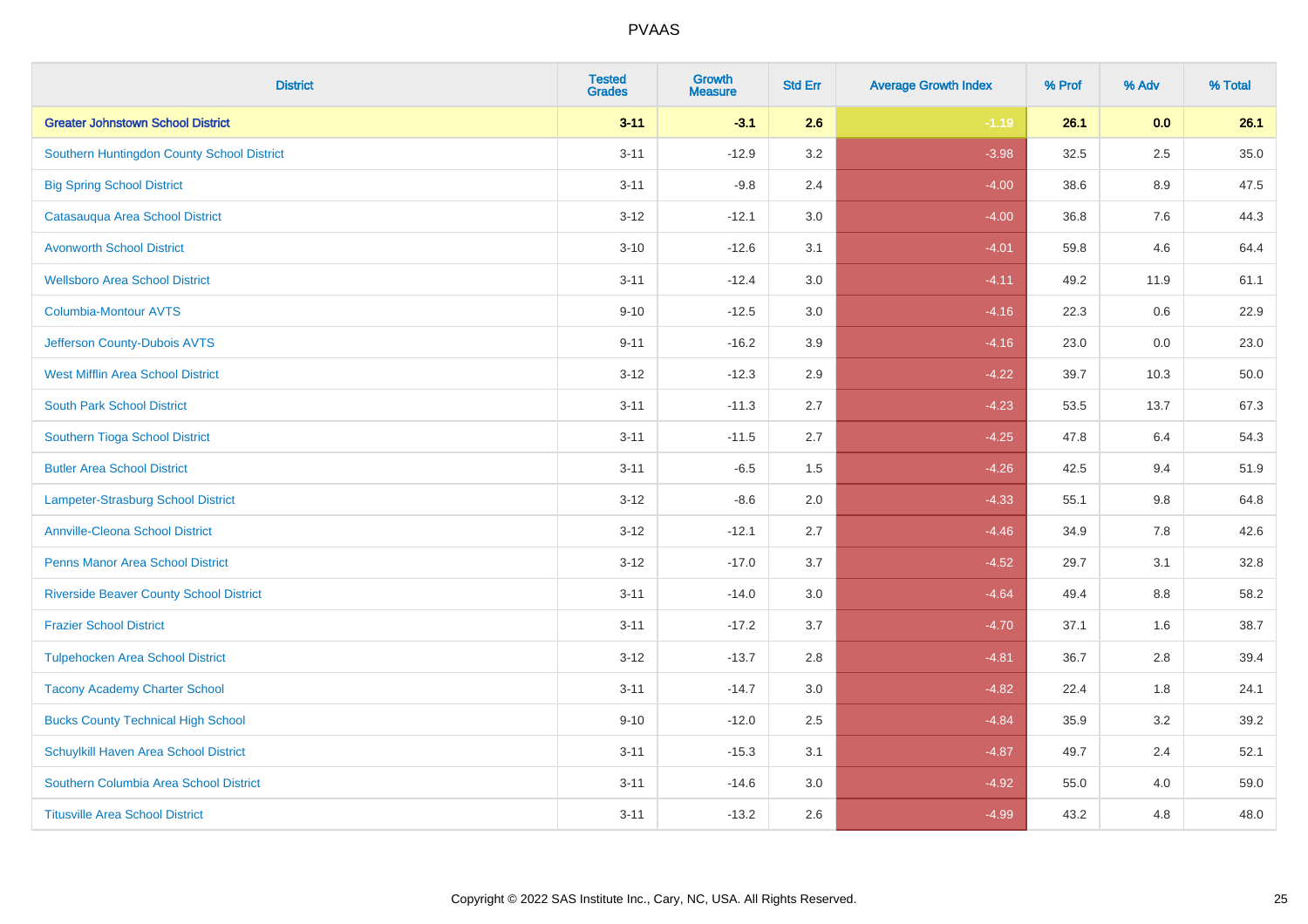| <b>District</b>                              | <b>Tested</b><br><b>Grades</b> | <b>Growth</b><br><b>Measure</b> | <b>Std Err</b> | <b>Average Growth Index</b> | % Prof | % Adv | % Total |
|----------------------------------------------|--------------------------------|---------------------------------|----------------|-----------------------------|--------|-------|---------|
| <b>Greater Johnstown School District</b>     | $3 - 11$                       | $-3.1$                          | 2.6            | $-1.19$                     | 26.1   | 0.0   | 26.1    |
| <b>Plum Borough School District</b>          | $3 - 11$                       | $-11.3$                         | $2.2\,$        | $-5.19$                     | 51.1   | 9.0   | 60.1    |
| <b>Mastery Charter School - Gratz Campus</b> | $7 - 10$                       | $-23.9$                         | 4.5            | $-5.29$                     | 2.9    | 0.0   | 2.9     |
| Southern Fulton School District              | $3 - 11$                       | $-23.7$                         | 4.4            | $-5.37$                     | 34.2   | 10.5  | 44.7    |
| <b>Exeter Township School District</b>       | $3 - 11$                       | $-10.4$                         | 1.9            | $-5.44$                     | 50.6   | 2.7   | 53.3    |
| <b>Solanco School District</b>               | $3 - 11$                       | $-11.0$                         | 2.0            | $-5.55$                     | 41.6   | 4.5   | 46.1    |
| <b>Springfield Township School District</b>  | $3 - 11$                       | $-18.9$                         | 3.2            | $-5.88$                     | 62.6   | 3.6   | 66.3    |
| <b>Abington School District</b>              | $3 - 10$                       | $-11.5$                         | 1.9            | $-6.00$                     | 56.2   | 11.6  | 67.8    |
| <b>Ringgold School District</b>              | $3 - 11$                       | $-14.7$                         | 2.4            | $-6.04$                     | 41.5   | 7.9   | 49.4    |
| <b>Lawrence County CTC</b>                   | $10 - 11$                      | $-21.7$                         | 3.6            | $-6.05$                     | 19.8   | 0.0   | 19.8    |
| Lackawanna Trail School District             | $3 - 10$                       | $-21.7$                         | 3.5            | $-6.20$                     | 38.5   | 1.5   | 40.0    |
| Mifflinburg Area School District             | $3 - 11$                       | $-15.8$                         | 2.5            | $-6.30$                     | 42.4   | 4.0   | 46.4    |
| <b>Curwensville Area School District</b>     | $3 - 11$                       | $-27.9$                         | 4.1            | $-6.72$                     | 42.5   | 4.1   | 46.6    |
| <b>Bristol Township School District</b>      | $3 - 11$                       | $-13.9$                         | 2.0            | $-7.05$                     | 31.0   | 3.7   | 34.7    |
| <b>Northwestern School District</b>          | $3 - 11$                       | $-24.9$                         | 3.5            | $-7.13$                     | 42.6   | 2.9   | 45.6    |
| <b>Chambersburg Area School District</b>     | $3 - 11$                       | $-9.5$                          | 1.3            | $-7.20$                     | 42.7   | 8.6   | 51.4    |
| Philipsburg-Osceola Area School District     | $3 - 11$                       | $-24.8$                         | 3.3            | $-7.43$                     | 19.7   | 2.6   | 22.4    |
| Hatboro-Horsham School District              | $3 - 11$                       | $-12.8$                         | 1.7            | $-7.47$                     | 45.6   | 7.2   | 52.8    |
| <b>Owen J Roberts School District</b>        | $3 - 11$                       | $-12.3$                         | 1.6            | $-7.61$                     | 57.0   | 11.9  | 69.0    |
| <b>Norristown Area School District</b>       | $3 - 12$                       | $-12.8$                         | 1.6            | $-7.98$                     | 23.5   | 2.3   | 25.7    |
| <b>West Side CTC</b>                         | $9 - 10$                       | $-37.4$                         | 4.3            | $-8.64$                     | 8.8    | 0.0   | 8.8     |
| <b>Shikellamy School District</b>            | $3 - 10$                       | $-22.3$                         | 2.5            | $-8.92$                     | 33.3   | 6.1   | 39.5    |
| <b>Erie City School District</b>             | $3 - 12$                       | $-14.5$                         | 1.6            | $-9.26$                     | 25.4   | 3.0   | 28.4    |